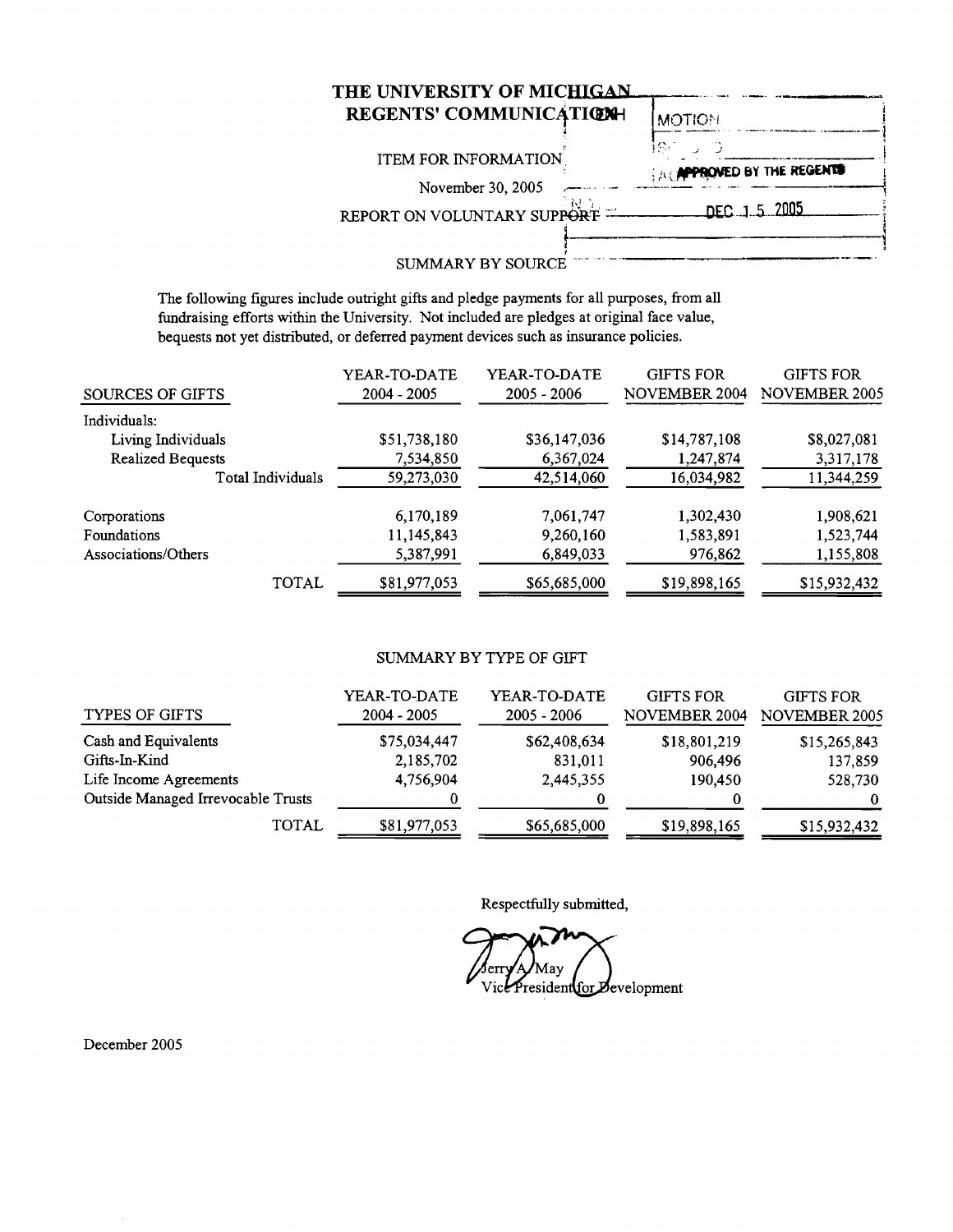## ITEM FOR INFORMATION November 30, 2005 REPORT ON VOLUNTARY SUPPORT

## SUMMARY BY SOURCE

|                         | <b>STATE OF</b> | <b>OUTSIDE OF</b>        | <b>STATE OF</b> | <b>OUTSIDE OF</b>  |
|-------------------------|-----------------|--------------------------|-----------------|--------------------|
|                         | <b>MICHIGAN</b> | <b>STATE</b>             | <b>MICHIGAN</b> | <b>STATE</b>       |
|                         | YEAR-TO-DATE    | YEAR-TO-DATE             | YEAR-TO-DATE    | YEAR-TO-DATE       |
| <b>SOURCES OF GIFTS</b> | 2005 - 2006     | 2005 - 2006              | $2005 - 2006$   | $2005 - 2006$      |
|                         |                 | <b>GIFTS RECEIVED</b>    |                 | % OF GIFT RECEIPTS |
| Individuals:            |                 |                          |                 |                    |
| Living Individuals      | \$16,424,780    | \$19,722,256             | 45.4%           | 54.6%              |
| Realized Bequests       | 2,747,277       | 3,619,747                | 43.1%           | 56.9%              |
| Total Individuals       | 19,172,057      | 23,342,003               | 45.1%           | 54.9%              |
| Corporations            | 3,030,509       | 4,031,238                | 42.9%           | 57.1%              |
| Foundations             | 3,141,366       | 6,118,794                | 33.9%           | 66.1%              |
| Associations/Others     | 2,029,806       | 4,819,227                | 29.6%           | 70.4%              |
| <b>TOTAL Dollars</b>    | \$27,373,738    | $\overline{$}38,311,262$ | 41.7%           | 58.3%              |
|                         |                 |                          |                 |                    |
| Individuals:            |                 | <b>DONORS</b>            |                 | % OF DONORS        |
| Living Individuals      | 25,817          | 14,993                   | 63.3%           | 36.7%              |
| Realized Bequests       | 32              | 55                       | 36.8%           | 63.2%              |
| Total Individuals       | 25,849          | 15,048                   | 63.2%           | 36.8%              |
| Corporations            | 244             | 477                      | 33.8%           | 66.2%              |
| Foundations             | 21              | 55                       | 27.6%           | 72.4%              |
| Associations/Others     | 219             | 105                      | 67.6%           | 32.4%              |
| <b>TOTAL Donors</b>     | 26.333          | 15.685                   | 62.7%           | 37.3%              |

December 2005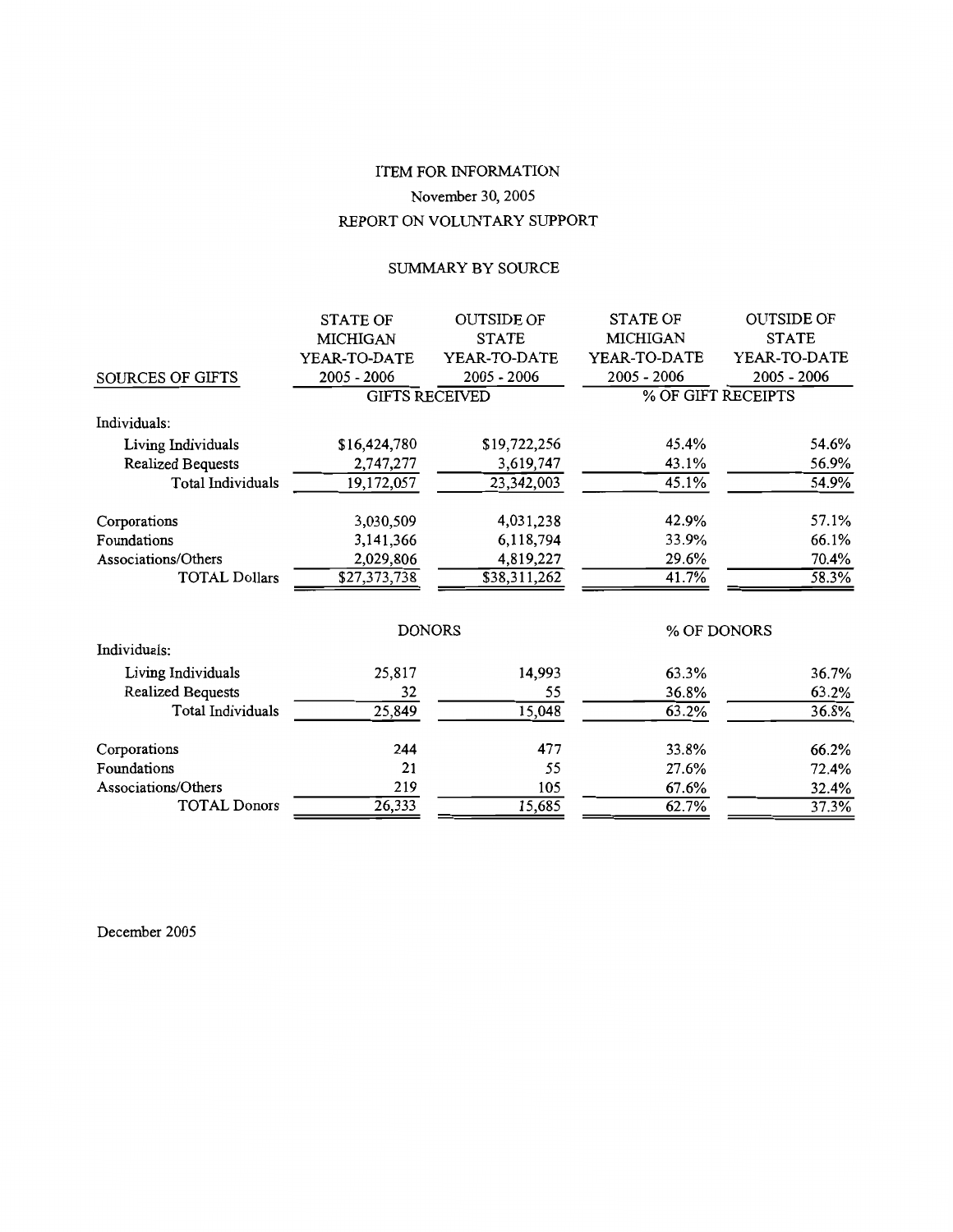### The University of Michigan **Office of Development** Unit Report of Gifts Received 4 Year Report as of November 30, 2005

|                                |        | Transactions               | Dollars |                             |            |   |              |  |                            |  |            |                |               |
|--------------------------------|--------|----------------------------|---------|-----------------------------|------------|---|--------------|--|----------------------------|--|------------|----------------|---------------|
|                                |        |                            |         | Fiscal                      | Fiscal     |   |              |  |                            |  |            | Fiscal         | Fiscal        |
|                                |        | Fiscal Year Ended June 30, |         | <b>YTD</b>                  | <b>YTD</b> |   |              |  | Fiscal Year Ended June 30, |  |            | <b>YTD</b>     | <b>YTD</b>    |
| <b>UNIT</b>                    | 2003   | 2004                       | 2005    | Nov. 30, 2004 Nov. 30, 2005 |            |   | 2003         |  | 2004                       |  | 2005       | Nov. 30, 2004  | Nov. 30, 2005 |
| Taubman Arch & Urban           | 1,069  | 1,043                      | 1,071   | 423                         | 325        | S | 5,500,259 \$ |  | 5,966,349 \$               |  | 6,028,690  | 5,290,093<br>S | 281,566<br>S  |
| Art and Design                 | 853    | 736                        | 655     | 224                         | 278        |   | 972,315      |  | 1,896,141                  |  | 1,276,260  | 1,049,365      | 818,572       |
| <b>Ross School of Business</b> | 8,208  | 9,003                      | 9,092   | 2,687                       | 3,162      |   | 10,754,593   |  | 16,894,589                 |  | 24,429,808 | 3,385,120      | 2,405,188     |
| Dentistry                      | 2,477  | 2,554                      | 2,808   | 1,111                       | 1,027      |   | 2,132,954    |  | 2,890,138                  |  | 2,564,659  | 1,081,500      | 1,191,680     |
| Education                      | 4,881  | 4,800                      | 4,780   | 1,491                       | 1,478      |   | 1,471,149    |  | 2,089,699                  |  | 2,535,158  | 577,697        | 1,092,506     |
| Engineering                    | 9,001  | 9,706                      | 10,001  | 3,454                       | 2,513      |   | 28,282,083   |  | 22,876,964                 |  | 32,021,034 | 11,261,175     | 8,059,597     |
| School of Information          | 1,261  | 1,163                      | 1,323   | 516                         | 405        |   | 1,971,521    |  | 2,868,785                  |  | 2,359,297  | 364,807        | 88,592        |
| Kinesiology                    | 791    | 640                        | 731     | 232                         | 247        |   | 549,130      |  | 624,126                    |  | 511,846    | 137,130        | 98,323        |
| Law School                     | 5,454  | 5,196                      | 5,645   | 1,373                       | 1,746      |   | 6,026,592    |  | 8,604,399                  |  | 9,791,954  | 2,700,779      | 2,883,856     |
| <b>LSA</b>                     | 20,792 | 23,145                     | 19,435  | 6,147                       | 6,245      |   | 20,170,150   |  | 22,023,505                 |  | 27,316,998 | 8,236,569      | 7,895,483     |
| Music                          | 3,841  | 3,942                      | 4,515   | 1,523                       | 1,465      |   | 2,352,838    |  | 3,445,934                  |  | 2,412,114  | 1,083,895      | 1,278,733     |
| Natural Resources & Env.       | 1,093  | 1,229                      | 1,197   | 443                         | 357        |   | 2,493,599    |  | 3,260,557                  |  | 3,852,593  | 694,559        | 649,744       |
| Nursing                        | 2,414  | 2,545                      | 2,506   | 1,027                       | 895        |   | 2,501,716    |  | 1,290,965                  |  | 990,430    | 312,747        | 1,150,108     |
| Pharmacy                       | 1,477  | 1,574                      | 1,759   | 689                         | 615        |   | 1,347,724    |  | 2,043,388                  |  | 2,370,345  | 1,343,183      | 1,246,911     |
| Public Health                  | 2,068  | 1,950                      | 2,188   | 738                         | 657        |   | 4,649,400    |  | 13,936,004                 |  | 15,992,779 | 6,896,281      | 2,149,239     |
| Ford School Public Policy      | 467    | 619                        | 570     | 128                         | 169        |   | 1,899,789    |  | 5,397,111                  |  | 9,080,218  | 6,360,625      | 1,415,826     |
| Rackham Graduate School        | 4,832  | 5,306                      | 5,037   | 1,646                       | 1,854      |   | 6,164,408    |  | 3,187,851                  |  | 3,851,028  | 1,771,753      | 693,462       |
| Social Work                    | 1,501  | 1,611                      | 1,621   | 667                         | 600        |   | 917,068      |  | 2,916,804                  |  | 902,651    | 466,919        | 393,188       |
| Health System                  |        |                            |         |                             |            |   |              |  |                            |  |            |                |               |
| <b>Medical School</b>          | 18,805 | 24,996                     | 22,865  | 7,937                       | 6,990      |   | 42,224,871   |  | 43,690,792                 |  | 49,198,884 | 15,049,312     | 17,064,120    |
| Hospital                       | 2,574  | 6,584                      | 7,342   | 2,436                       | 2,767      |   | 1,437,076    |  | 3,263,186                  |  | 4,682,778  | 1,105,836      | 1,163,591     |
| Dearborn Campus                | 4,330  | 4,403                      | 4,301   | 1,685                       | 1,387      |   | 2,623,296    |  | 6,131,923                  |  | 3,037,955  | 547,246        | 614,315       |
| <b>Flint Campus</b>            | 2,261  | 2,717                      | 2,561   | 1,098                       | 457        |   | 2,331,037    |  | 773,638                    |  | 1,986,073  | 279,288        | 483,650       |
| WFUM-TV                        | 8,443  | 8,256                      | 6,779   | 1,799                       | 1,507      |   | 778,561      |  | 919,580                    |  | 900,133    | 291,602        | 194,184       |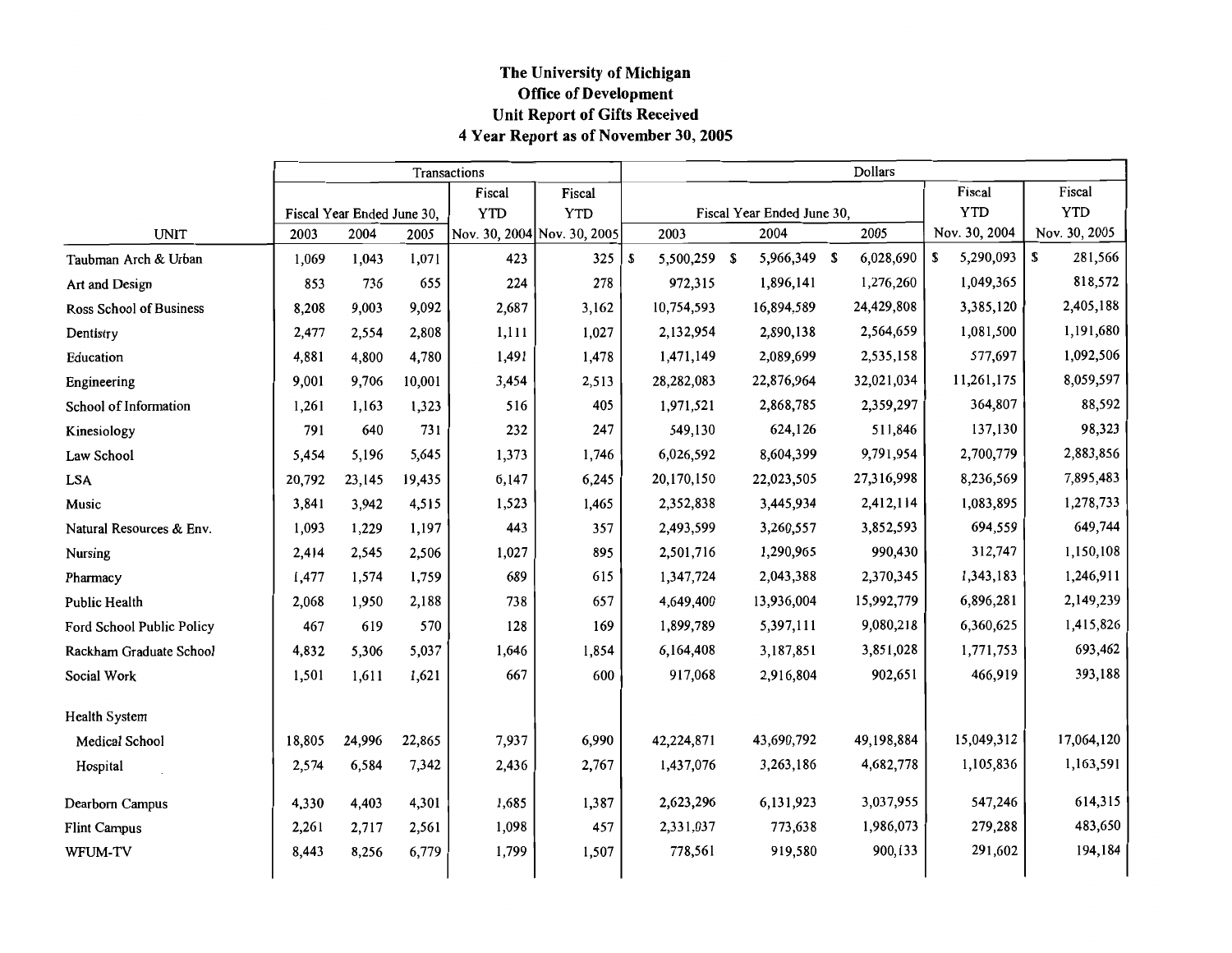### The University of Michigan **Office of Development** Unit Report of Gifts Received 4 Year Report as of November 30, 2005

|                                   |                  |                            |          | Transactions |                             | Dollars   |                                           |            |                  |                  |  |  |  |  |
|-----------------------------------|------------------|----------------------------|----------|--------------|-----------------------------|-----------|-------------------------------------------|------------|------------------|------------------|--|--|--|--|
|                                   |                  |                            |          | Fiscal       | Fiscal                      |           |                                           |            | Fiscal           | Fiscal           |  |  |  |  |
|                                   |                  | Fiscal Year Ended June 30, |          | <b>YTD</b>   | <b>YTD</b>                  |           | Fiscal Year Ended June 30,                |            | <b>YTD</b>       | <b>YTD</b>       |  |  |  |  |
| <b>UNIT</b>                       | 2003             | 2004                       | 2005     |              | Nov. 30, 2004 Nov. 30, 2005 | 2003      | 2004                                      | 2005       | Nov. 30, 2004    | Nov. 30, 2005    |  |  |  |  |
| <b>Alumni Association</b>         | 1,531            | 2,000                      | 1,792    | 145          | 235                         | 823,427   | 252,712                                   | 596,687    | 83,654           | 342,867          |  |  |  |  |
| Athletics                         | 5,498            | 7,233                      | 22,865   | 1,648        | 1,207                       | 7,472,720 | 10,898,757                                | 20,544,333 | 3,640,094        | 4,158,412        |  |  |  |  |
| Museum of Art                     | 1,551            | 1,677                      | 1,713    | 580          | 466                         | 5,934,959 | 2,999,321                                 | 2,013,018  | 531,678          | 595,521          |  |  |  |  |
| Univ Library                      | 829              | 859                        | 709      | 159          | 123                         | 1,256,819 | 1,563,024                                 | 1,247,102  | 451,375          | 143,722          |  |  |  |  |
| Univ Musical Society              | 2,005            | 1,632                      | 1,594    | 452          | 519                         | 1,955,635 | 1,757,760                                 | 2,783,675  | 425,753          | 577,151          |  |  |  |  |
| Office of the President           | 31               | 28                         | 42       | 17           | 13                          | 37,056    | 1,174,964                                 | 629,594    | 441,483          | 89,844           |  |  |  |  |
| WUOM/WVGR                         | 18,907           | 20,183                     | 22,832   | 8,569        | 10,532                      | 2,812,264 | 3,271,011                                 | 3,776,896  | 1,460,270        | 1,541,927        |  |  |  |  |
| VP Academic & Provost             | 90               | 274                        | 143      | 21           | 39                          | 698,614   | 1,222,555                                 | 1,043,107  | 472,922          | 435,486          |  |  |  |  |
| <b>CCEW</b>                       | 432              | 476                        | 389      | 76           | 53                          | 403,608   | 660,208                                   | 286,457    | 31,810           | 45,215           |  |  |  |  |
| <b>Clements Library</b>           | 681              | 659                        | 806      | 93           | 111                         | 1,293,729 | 759,579                                   | 1,118,492  | 280,517          | 84,498           |  |  |  |  |
| Office of Financial Aid           | 1,398            | 909                        | 1,246    | 496          | 291                         | 1,823,235 | 2,773,599                                 | 5,181,300  | 2,499,817        | 2,250,453        |  |  |  |  |
| <b>Bentley Historical Library</b> | 214              | 210                        | 199      | 10           | 14                          | 29,520    | 43,270                                    | 34,495     | 465              | 143,730          |  |  |  |  |
| Botanical Gardens & Arboretum     | 645              | 548                        | 1,968    | 506          | 491                         | 127,350   | 210,496                                   | 422,256    | 105,294          | 130,913          |  |  |  |  |
| VP Development                    | 11               | 13                         | 40       | 10           | 16                          | 61,495    | 74,528                                    | 1,353,737  | 71,394           | 140,266          |  |  |  |  |
| <b>VP</b> Finance                 | 429              | 150                        | 169      | 17           | 22                          | 675,072   | 300,488                                   | 442,111    | 37,543           | 11,690           |  |  |  |  |
| Pending/Unallocated               | $\boldsymbol{0}$ | $\overline{7}$             | $\bf{0}$ | $\bf{0}$     | $\bf{0}$                    | $\bf{0}$  | 325                                       | $\bf{0}$   | $\bf{0}$         | $\bf{0}$         |  |  |  |  |
| Unrestricted/Undesignated         | 291              | 286                        | 315      | 121          | 64                          | 918,274   | 186,776                                   | 302,057    | 239,495          | 14,268           |  |  |  |  |
| VP Research                       | 162              | 156                        | 101      | 33           | 50                          | 2,796,583 | 1,574,389                                 | 1,860,288  | 546,606          | 885,929          |  |  |  |  |
| Inst of Social Research           | 342              | 280                        | 265      | 76           | 74                          | 3,383,214 | 3,818,758                                 | 2,984,721  | 52,092           | 121,838          |  |  |  |  |
| <b>VP Student Affairs</b>         | 1,025            | 1.321                      | 1,989    | 417          | 270                         | 275,536   | 685,352                                   | 743,177    | 221,083          | 352,054          |  |  |  |  |
| Michigan League                   | 1,108            | 959                        | 681      | 88           | 120                         | 131,159   | 142,006                                   | 154,595    | 92,743           | 128,223          |  |  |  |  |
| <b>WCBN</b>                       | 486              | 445                        | 422      | 14           | $\overline{7}$              | 22,156    | 22,156                                    | 22,884     | 934              | 944              |  |  |  |  |
| Other                             | 226              | 15                         | 38       | 31           | 38                          | 1,410,810 | 225,773                                   | 97,785     | 2,550            | 177,615          |  |  |  |  |
| <b>TOTAL</b>                      | 146,785          | 164,038                    | 179,100  | 53,053       | 51,901                      |           | \$183,895,364 \$211,610,235 \$255,732,452 |            | 81,977,053<br>\$ | \$<br>65,685,000 |  |  |  |  |
| TOTAL DONORS                      |                  | 100,704 111,237 119,875    |          | 43,478       | 42,018                      | % CHANGE  | 15.1%                                     | 20.9%      |                  | $-19.9%$         |  |  |  |  |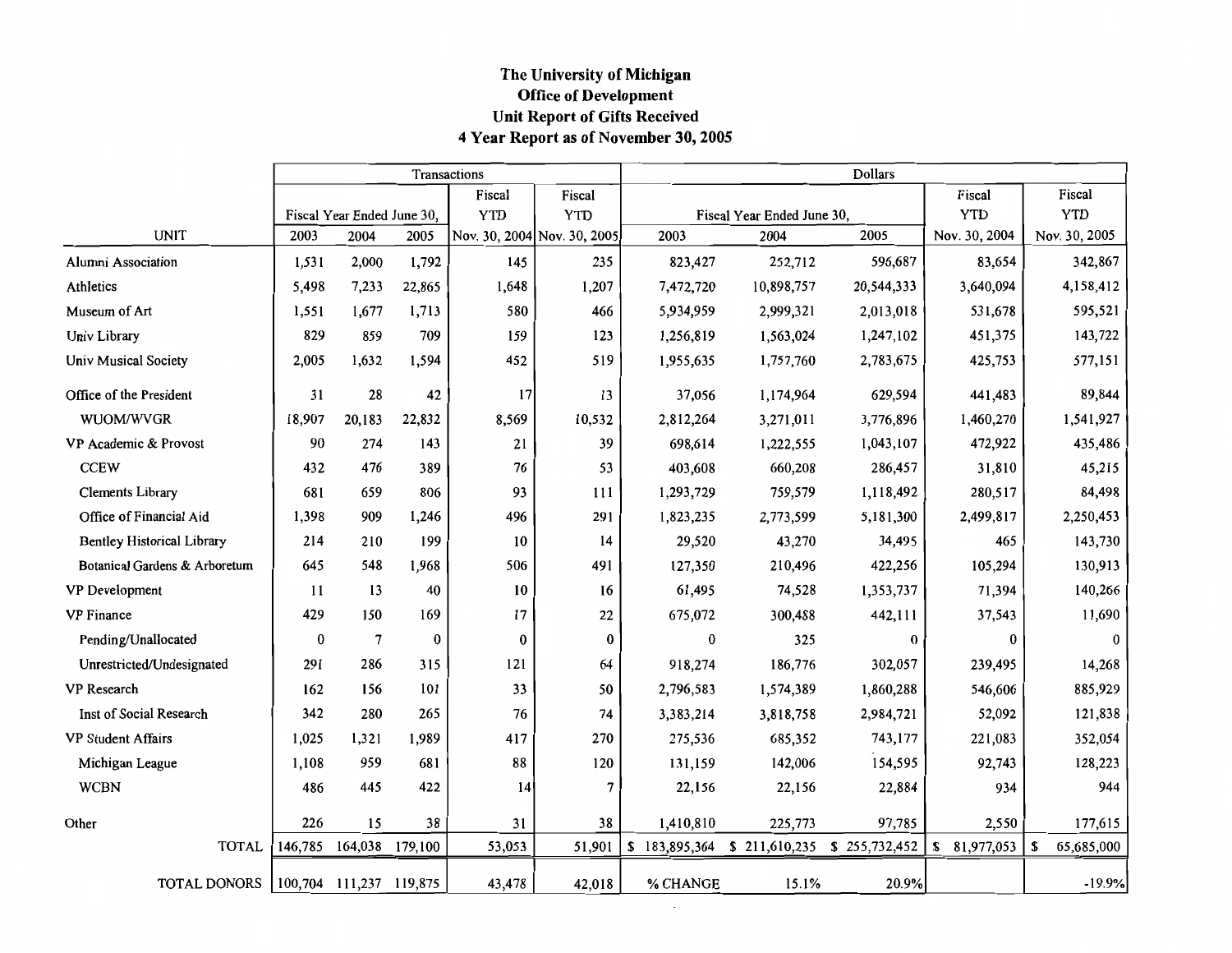## The University of Michigan **Office of Development SOURCE of Gifts** as of November 30, 2005

|                          |                 | Fiscal Year Ended June 30, | <b>FYTD</b>   | <b>FYTD</b>      |                  |
|--------------------------|-----------------|----------------------------|---------------|------------------|------------------|
| <b>SOURCE</b>            | 2003            | 2004                       | 2005          | Nov. 30, 2004    | Nov. 30, 2005    |
| Individuals              |                 |                            |               |                  |                  |
| Living Individuals       | 90,985,150<br>S | 108,826,358<br>S.          | \$153,679,894 | 51,738,180<br>\$ | \$<br>36,147,036 |
| <b>Realized Bequests</b> | 28,805,902      | 32,281,187                 | 25,023,068    | 7,534,850        | 6,367,024        |
| Total Individuals        | 119,791,052     | 141, 107, 545              | 178,702,962   | 59,273,030       | 42,514,060       |
| Corporations             | 22,366,374      | 21,249,925                 | 23,618,921    | 6,170,189        | 7,061,747        |
| Foundations              | 24,998,373      | 33,972,561                 | 36,817,563    | 11,145,843       | 9,260,160        |
| Associations             | 16,739,565      | 15,280,204                 | 16,593,006    | 5,387,991        | 6,849,033        |
| <b>TOTAL DOLLARS</b>     | 183,895,364     | \$211,610,235              | \$255,732,452 | \$<br>81,977,053 | \$<br>65,685,000 |
| Individuals              |                 |                            |               |                  |                  |
| Living Individuals       | 138,071         | 155,293                    | 170,758       | 50,486           | 49,288           |
| Realized Bequests        | 419             | 578                        | 416           | 182              | 141              |
| <b>Total Individuals</b> | 138,490         | 155,871                    | 171,174       | 50,668           | 49,429           |
| Corporations             | 6,360           | 6,343                      | 5,864         | 1,730            | 1,759            |
| Foundations              | 374             | 416                        | 421           | 131              | 152              |
| Associations/Others      | 1,561           | 1,408                      | 1,641         | 524              | 561              |
| TOTAL TRANSACTIONS       | 146,785         | 164,038                    | 179,100       | 53,053           | 51,901           |

 $\sim$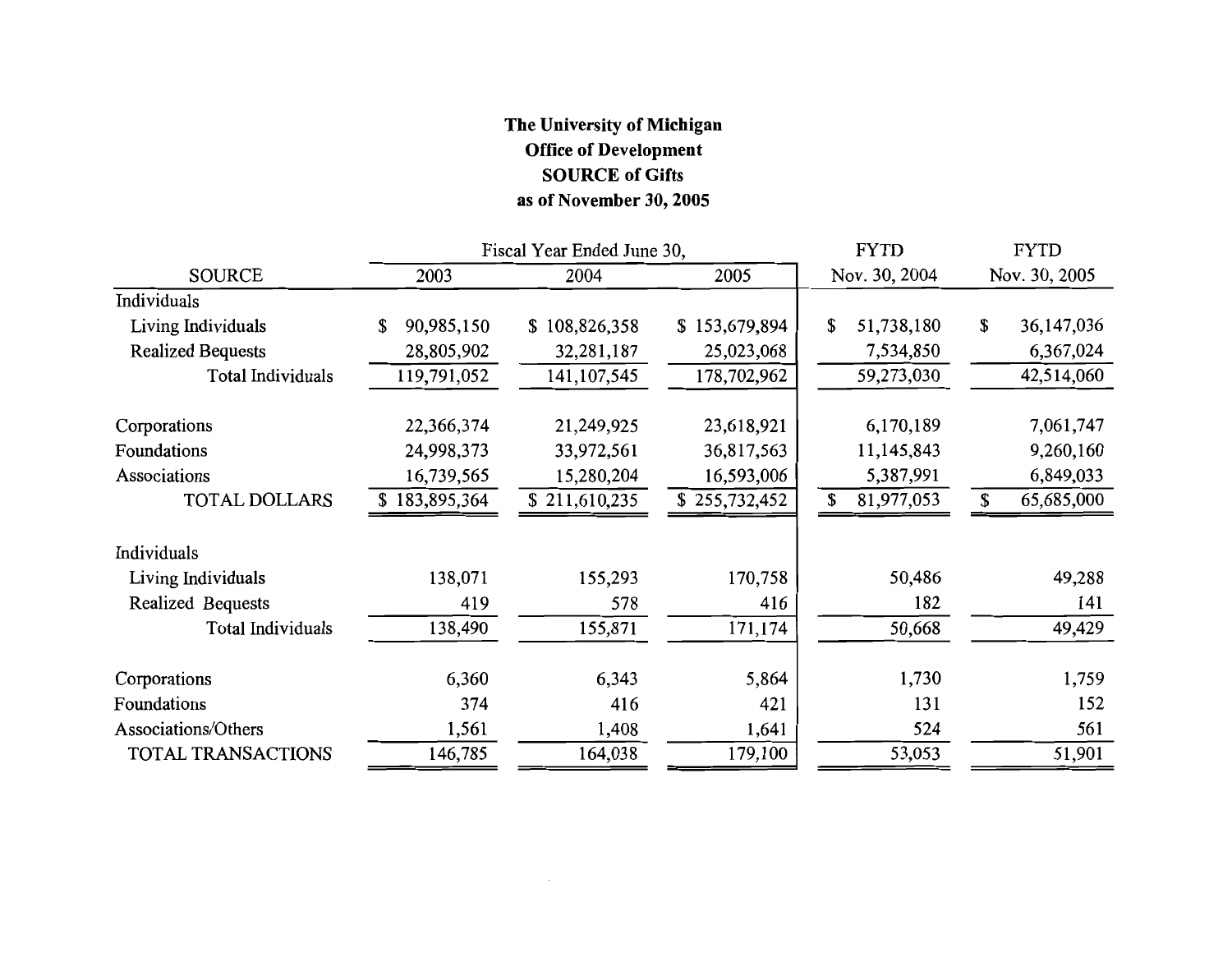## The University of Michigan **Office of Development Distribution Report of Gifts Received** 4 Year Report as of November 30, 2005

|                                    |               | Fiscal Year Ended June 30, |               | <b>FYTD</b>      | <b>FYTD</b>      |  |  |
|------------------------------------|---------------|----------------------------|---------------|------------------|------------------|--|--|
| <b>DISTRIBUTION</b>                | 2003          | 2004                       | 2005          | Nov. 30, 2004    | Nov. 30, 2005    |  |  |
| Instruction                        | 21,480,674    | \$<br>23,752,528           | \$28,007,724  | \$<br>9,454,762  | \$<br>8,115,467  |  |  |
| Research                           | 36,436,589    | 37,692,970                 | 41,124,595    | 11,508,237       | 14,289,241       |  |  |
| <b>Public Service</b>              | 9,554,188     | 17,581,720                 | 27,015,997    | 5,372,972        | 5,742,862        |  |  |
| Academic Support                   | 10,501,558    | 10,839,483                 | 17,495,991    | 5,293,526        | 2,869,431        |  |  |
| <b>Student Service</b>             | 1,222,987     | 1,030,104                  | 1,053,758     | 317,390          | 370,627          |  |  |
| <b>Institutional Support</b>       | 2,494,835     | 2,372,774                  | 3,619,356     | 1,091,225        | 631,541          |  |  |
| Scholarships & Fellowships         | 10,044,525    | 11,796,713                 | 13,896,112    | 4,922,077        | 4,517,299        |  |  |
| <b>Auxiliary Activities</b>        | 1,157,382     | 0                          | 0             | 0                | $\theta$         |  |  |
| <b>Total Operating Funds</b>       | 92,892,738    | 105,066,292                | 132,213,533   | 37,960,189       | 36,536,468       |  |  |
| Construction                       | 17,492,989    | 23,037,231                 | 34,015,371    | 14,484,352       | 8,069,360        |  |  |
| Endowment                          | 46,377,660    | 53,208,589                 | 59,551,282    | 15,704,049       | 14,785,161       |  |  |
| Quasi Endowment                    | 7,621,872     | 8,417,002                  | 11,781,310    | 4,118,317        | 1,385,924        |  |  |
| Life Income Agreements             | 11,001,838    | 9,273,481                  | 7,870,385     | 4,756,904        | 2,445,355        |  |  |
| Outside Managed Irrevocable Trusts | $\theta$      | 100,000                    | 880,000       | 0                | $_{0}$           |  |  |
| <b>Student Loan Funds</b>          | 161,503       | 224,659                    | 1,005         | 900              | 13,665           |  |  |
| Assets                             | 5,179,175     | 3,671,259                  | 4,522,232     | 2,185,702        | 831,011          |  |  |
| Other                              | 3,167,589     | 8,611,722                  | 4,897,334     | 2,766,640        | 1,618,056        |  |  |
| <b>TOTAL DISTRIBUTION</b>          | \$183,895,364 | \$211,610,235              | \$255,732,452 | \$<br>81,977,053 | 65,685,000<br>\$ |  |  |
| % CHANGE                           |               | 15.1%                      | 20.9%         |                  | $-19.9%$         |  |  |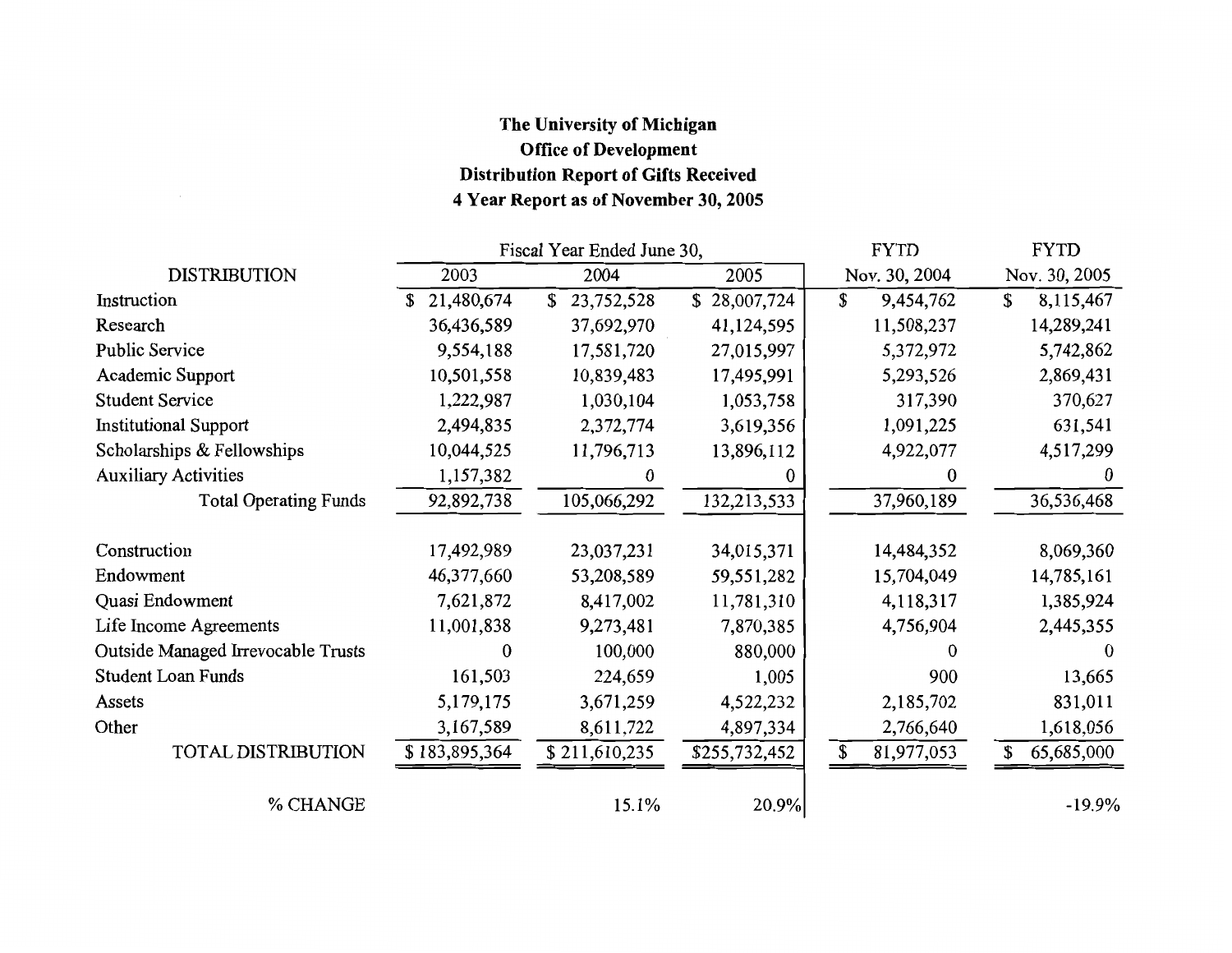#### The University of Michigan **Office of Development** Gifts by INDIVIDUALS by Unit as of November 30, 2005

|                            | Gifts by UNIT ALUMNI    |       |        |                    |       |            | Gifts by U-M ALUMNI  |              |                | Gifts by NON-ALUMNI  |            | <b>TOTAL GIFTS</b> |                      |              |
|----------------------------|-------------------------|-------|--------|--------------------|-------|------------|----------------------|--------------|----------------|----------------------|------------|--------------------|----------------------|--------------|
| <b>UNIT</b>                | Reachable<br>Liv Alumni | $\%$  | Donors | <b>Gift Amount</b> | Avg   |            | Donors Gift Amount   | Avg          | Donors         | <b>Gift Amount</b>   | Avg        | <b>Donors</b>      | <b>Gift Amount</b>   | Avg          |
| Taubman Arch & Urban       | 6,616                   | 3.6%  | 239    | 49,237 \$<br>- \$  | 206   | 16S        | 44,482               | 2,780        | 17S            | 64,475               | 3,793      | 272S               | 158,194              | 582          |
| Art and Design             | 6,275                   | 2.5%  | 159    | 19,310             | 121   | 29         | 9,862                | 340          | 46             | 8,090                | 176        | 234                | 37,262               | 159          |
| Ross School of Business    | 35,787                  | 4.2%  | 1,507  | 1,239,151          | 822   | 66         | 42,006               | 636          | 82             | 43,044               | 525        | 1,655              | 1,324,201            | 800          |
| Dentistry                  | 8,555                   | 8.4%  | 716    | 277,383            | 387   | 22         | 4,014                | 182          | 33             | 22,704               | 688        | 771                | 304,101              | 394          |
| Education                  | 42,013                  | 2.7%  | 1,155  | 212,749            | 184   | 67         | 12,193               | 182          | 100            | 19,203               | 192        | 1,322              | 244,145              | 185          |
| Engineering                | 57,956                  | 3.0%  | 1,764  | 1,125,366          | 638   | 83         | 50,237               | 605          | 158            | 271,236              | 1,717      | 2,005              | 1,446,839            | 722          |
| School of Information      | 7,185                   | 5.0%  | 359    | 40,992             | 114   | 9          | 9,620                | 1,069        | 6              | 910                  | 152        | 374                | 51,522               | 138          |
| Kinesiology                | 4,416                   | 2.9%  | 129    | 11,536             | 89    | 20         | 5,495                | 275          | 23             | 8,320                | 362        | 172                | 25,351               | 147          |
| Law School                 | 19,569                  | 7.4%  | 1,451  | 1,505,635          | 1,038 | 18         | 8,683                | 482          | 22             | 12,803               | 582        | 1,491              | 1,527,121            | 1,024        |
| <b>LSA</b>                 | 164,805                 | 2.6%  | 4,341  | 2,526,629          | 582   | 207        | 157,867              | 763          | 619            | 1,392,265            | 2,249      | 5,167              | 4,076,761            | 789          |
| Music                      | 10,214                  | 4.5%  | 455    | 75,219             | 165   | 480        | 723,308              | 1,507        | 303            | 125,224              | 413        | 1,238              | 923,751              | 746          |
| Natural Resources & Env.   | 7,055                   | 4.1%  | 286    | 24,530             | 86    | 12         | 50,758               | 4,230        | 16             | 6,627                | 414        | 314                | 81,915               | 261          |
| Nursing                    | 10,601                  | 7.0%  | 741    | 194,047            | 262   | 36         | 390,706              | 10,853       | 38             | 5,203                | 137        | 815                | 589,956              | 724          |
| Pharmacy                   | 3,327                   | 12.5% | 416    | 779,535            | 1,874 | 12         | 131,658              | 10,972       | 20             | 7,571                | 379        | 448                | 918,764              | 2,051        |
| Public Health              | 11,394                  | 4.3%  | 494    | 77,780             | 157   | 19         | 10,600               | 558          | 19             | 10,072               | 530        | 532                | 98,452               | 185          |
| Ford School Public Policy  | 1,794                   | 6.7%  | 120    | 40,783             | 340   | 5          | 997,336              | 199,467      | 18             | 2,955                | 164        | 143                | 1,041,074            | 7,280        |
| Rackham Graduate School    | 91,154                  | 1.7%  | 1,507  | 205,459            | 136   | 66         | 6,473                | 98           | 119            | 52,160               | 438        | 1,692              | 264,092              | 156          |
| Social Work                | 11,838                  | 4.2%  | 497    | 42,925             | 86    | 11         | 19,147               | 1,741        | 34             | 3,771                | 111        | 542                | 65,843               | 121          |
| <b>Health System</b>       |                         |       |        |                    |       |            |                      |              |                |                      |            |                    |                      |              |
| Medical School<br>Hospital | 18,242                  | 3.6%  | 663    | 778,937            | 1,175 | 813<br>419 | 2,725,822<br>140,256 | 3,353<br>335 | 3.583<br>1,668 | 1,763,420<br>232,186 | 492<br>139 | 5,059<br>2,087     | 5,268,179<br>372,442 | 1,041<br>178 |
| Dearborn Campus            | 34,388                  | 2.2%  | 746    | 92,962             | 125   | 54         | 8,775                | 163          | 201            | 60,138               | 299        | 1,001              | 161,875              | 162          |
| <b>Flint Campus</b>        | 25,103                  | 0.3%  | 80     | 46,422             | 580   | 42         | 47,984               | 1,142        | 158            | 43,022               | 272        | 280                | 137,428              | 491          |
| WFUM-TV                    |                         |       |        |                    |       | 206        | 20,894               | 101          | 1,169          | 107,145              | 92         | 1,375              | 128,039              | 93           |
|                            |                         |       |        |                    |       |            |                      |              |                |                      |            |                    |                      |              |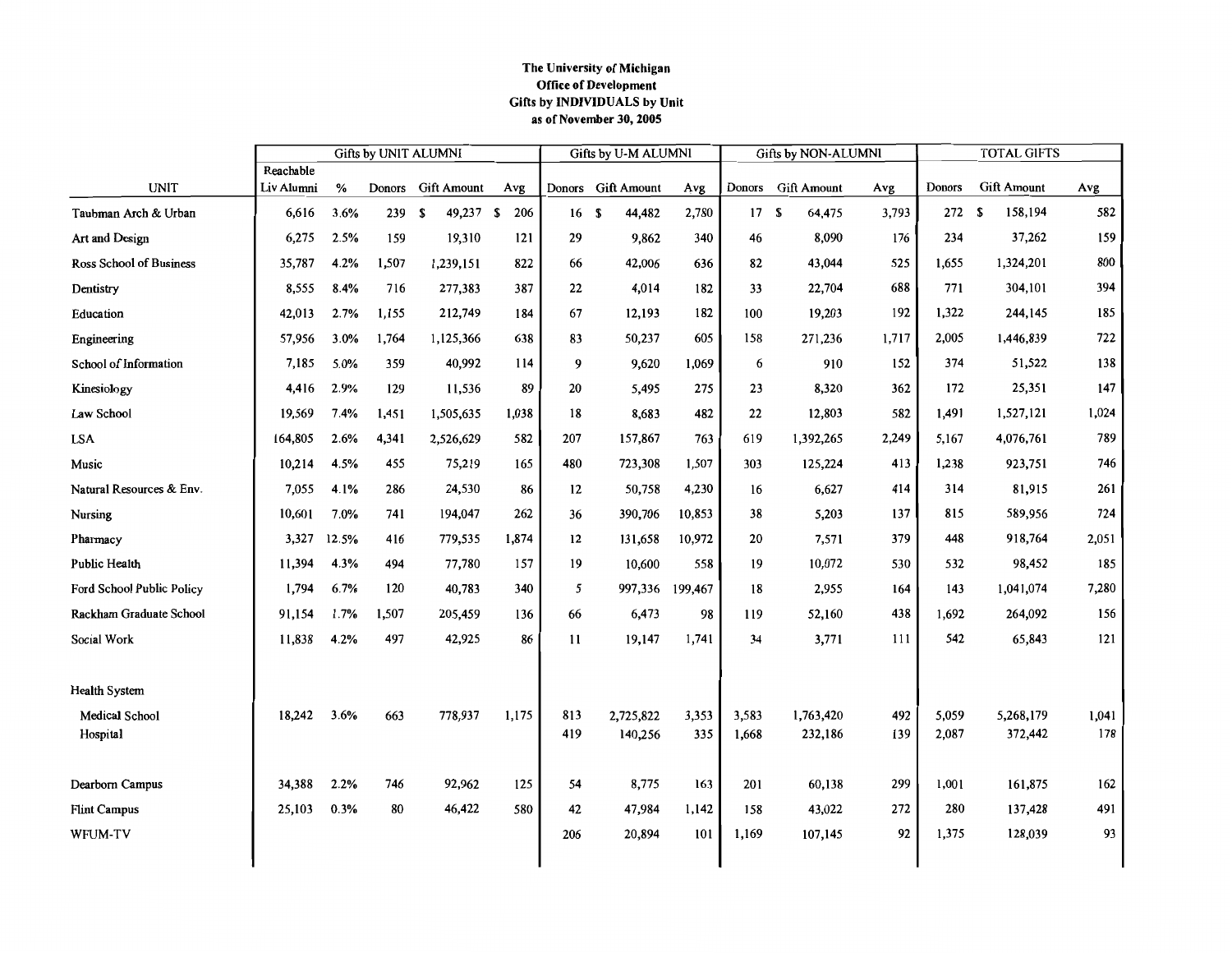#### The University of Michigan Office of Development Gifts by INDIVIDUALS by Unit as of November 30, 2005

|                                   | <b>Gifts by UNIT ALUMNI</b> |   |        |                       |     | Gifts by U-M ALUMNI |                    |        | <b>Gifts by NON-ALUMNI</b> |                                                      | <b>TOTAL GIFTS</b> |                |                    |          |
|-----------------------------------|-----------------------------|---|--------|-----------------------|-----|---------------------|--------------------|--------|----------------------------|------------------------------------------------------|--------------------|----------------|--------------------|----------|
| <b>UNIT</b>                       | Reachable<br>Liv Alumni     | % | Donors | <b>Gift Amount</b>    | Avg |                     | Donors Gift Amount | Avg    | Donors                     | <b>Gift Amount</b>                                   | Avg                | <b>Donors</b>  | <b>Gift Amount</b> | Avg      |
| Alumni Association                |                             |   |        |                       |     | 172                 | 41,615             | 242    | 31                         | 7,505                                                | 242                | 203            | 49,120             | 242      |
| Athletics                         |                             |   |        |                       |     | 461                 | 1,186,470          | 2,574  | 356                        | 238,309                                              | 669                | 817            | 1,424,779          | 1,744    |
| Museum of Art                     |                             |   |        |                       |     | 181                 | 339,048            | 1,873  | 185                        | 207,905                                              | 1,124              | 366            | 546,953            | 1,494    |
| Univ Library                      |                             |   |        |                       |     | 78                  | 104,419            | 1,339  | 26                         | 8,646                                                | 333                | 104            | 113,065            | 1,087    |
| <b>Univ Musical Society</b>       |                             |   |        |                       |     | 179                 | 88,805             | 496    | 162                        | 73,431                                               | 453                | 341            | 162,236            | 476      |
| Office of the President           |                             |   |        |                       |     |                     |                    |        |                            |                                                      |                    | $\bf{0}$       | $\bf{0}$           | 0        |
| WUOM/WVGR                         |                             |   |        |                       |     | 1,979               | 238,025            | 120    | 7,244                      | 762,034                                              | 105                | 9,223          | 1,000,059          | 108      |
| VP Academic & Provost             |                             |   |        |                       |     | 7                   | 120,733            | 17,248 | 19                         | 11,003                                               | 579                | 26             | 131,736            | 5,067    |
| <b>CCEW</b>                       |                             |   |        |                       |     | 24                  | 20,309             | 846    | 9                          | 1,375                                                | 153                | 33             | 21,684             | 657      |
| Clements Library                  |                             |   |        |                       |     | 39                  | 12,476             | 320    | 53                         | 27,935                                               | 527                | 92             | 40,411             | 439      |
| Office of Financial Aid           |                             |   |        |                       |     | 157                 | 118,509            | 755    | 37                         | 35,080                                               | 948                | 194            | 153,589            | 792      |
| <b>Bentley Historical Library</b> |                             |   |        |                       |     | $\overline{2}$      | 125                | 63     | 5                          | 850                                                  | 170                | $\overline{7}$ | 975                | 139      |
| Botanical Gardens & Arboretum     |                             |   |        |                       |     | 200                 | 54,446             | 272    | 251                        | 24,505                                               | 98                 | 451            | 78,951             | 175      |
| VP Development                    |                             |   |        |                       |     | 7                   | 4,208              | 601    | 2                          | 407                                                  | 204                | 9              | 4,615              | 513      |
| <b>VP</b> Finance                 |                             |   |        |                       |     | 10                  | 3,650              | 365    | 8                          | 2,918                                                | 365                | 18             | 6,568              | 365      |
| Pending/Unallocated               |                             |   |        |                       |     |                     |                    |        |                            |                                                      |                    | 0              | $\bf{0}$           | $\bf{0}$ |
| Unrestricted/Undesignated         |                             |   |        |                       |     | 30                  | 4,601              | 153    | 8                          | 1,864                                                | 233                | 38             | 6,465              | 170      |
| VP Research                       |                             |   |        |                       |     |                     |                    |        | 1                          | 25,000                                               | 25,000             | 1              | 25,000             | 25,000   |
| Inst of Social Research           |                             |   |        |                       |     | 16                  | 8,375              | 523    | 12                         | 3,713                                                | 309                | 28             | 12,088             | 432      |
| VP Student Affairs                |                             |   |        |                       |     | 176                 | 153,756            | 874    | 29                         | 8,817                                                | 304                | 205            | 162,573            | 793      |
| Michigan League                   |                             |   |        |                       |     | 101                 | 9,520              | 94     | 9                          | 995                                                  | 111                | 110            | 10,515             | 96       |
| <b>WCBN</b>                       |                             |   |        |                       |     | $\mathbf{2}$        | 122                | 61     | 3                          | 396                                                  | 132                | 5              | 518                | 104      |
|                                   |                             |   |        |                       |     |                     |                    |        |                            |                                                      |                    |                |                    |          |
| Other                             |                             |   |        |                       |     | 11                  | 825                | 75     | 22                         | 1,565                                                | 71                 | 33             | 2,390              | 72       |
| <b>TOTAL</b>                      |                             |   |        | 17,825 \$9,366,587 \$ | 525 |                     |                    |        |                            | 6,544 \$ 8,128,213 \$ 1,242   16,924 \$ 5,706,797 \$ | 337                | 41,293         | $$23,201,597$ \;   | 562      |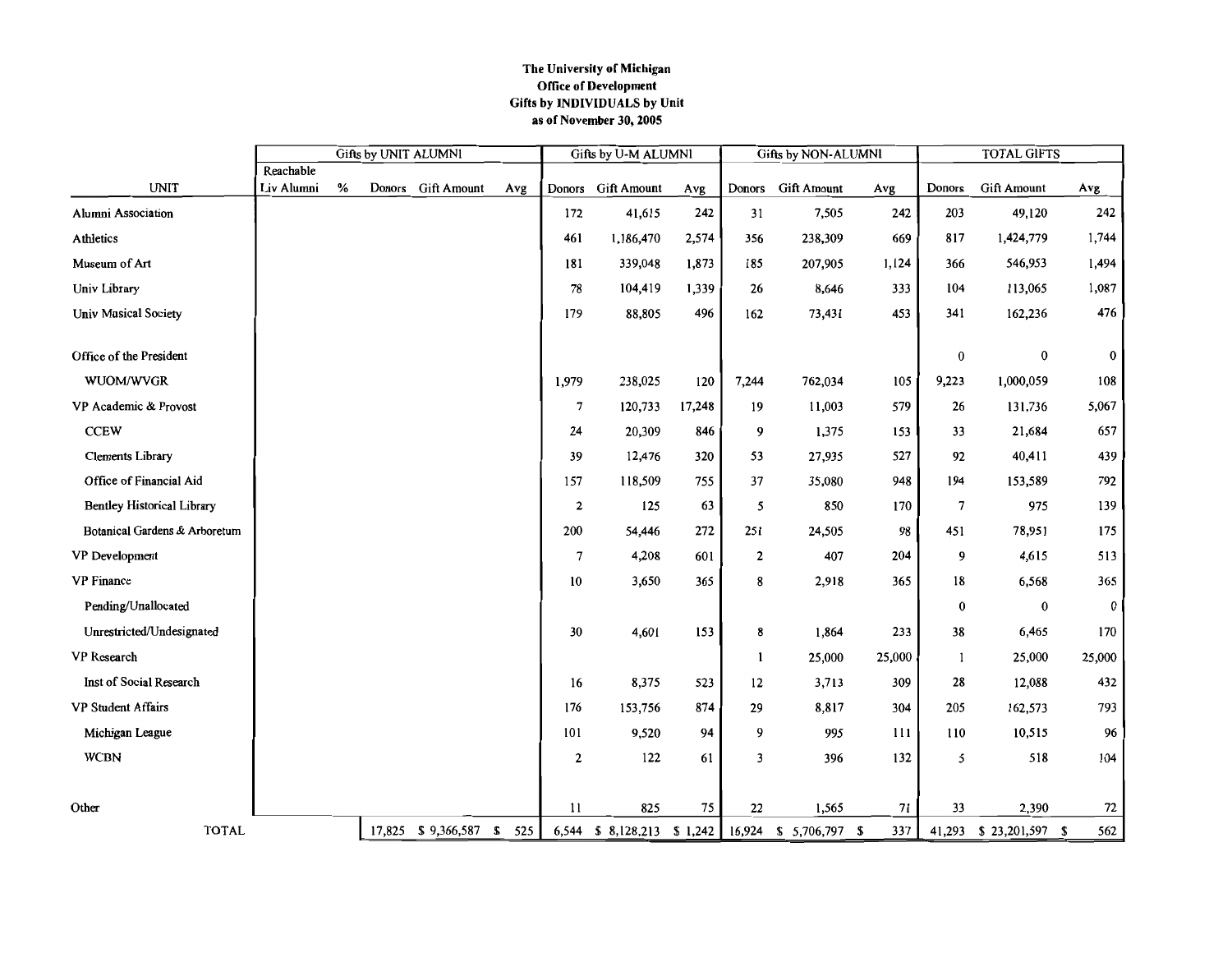#### The University of Michigan **Office of Development** Gifts by SOURCE by Unit as of November 30, 2005

|                           | Transactions |     |                  |                |       |              | Dollars          |  |           |             |           |    |           |    |           |    |              |
|---------------------------|--------------|-----|------------------|----------------|-------|--------------|------------------|--|-----------|-------------|-----------|----|-----------|----|-----------|----|--------------|
| <b>UNIT</b>               | Indiv        | Beq | Corp             | Fdn            | Other | <b>TOTAL</b> | Indiv            |  | Beq       |             | Corp      |    | Fdn       |    | Other     |    | <b>TOTAL</b> |
| Taubman Arch & Urban      | 301          | 1   | 16               | $\mathbf{2}$   | 5     | 325          | \$<br>187,174 \$ |  | 194       | $\mathbf S$ | 54,998    | \$ | 35,000    | \$ | 4,200     | \$ | 281,566      |
| Art and Design            | 274          | 2   | $\boldsymbol{2}$ |                |       | 278          | 607,987          |  | 210,410   |             | 175       |    |           |    |           |    | 818,572      |
| Ross School of Business   | 2,913        | 5   | 237              | $\overline{7}$ |       | 3,162        | 1,825,731        |  | 59,138    |             | 507,794   |    | 12,525    |    |           |    | 2,405,188    |
| Dentistry                 | 982          | 16  | 18               | 4              | 7     | 1,027        | 383,664          |  | 297,937   |             | 145,843   |    | 48,620    |    | 315,616   |    | 1,191,680    |
| Education                 | 1,441        | 3   | 20               | 8              | 6     | 1,478        | 255,897          |  | 9,895     |             | 52,948    |    | 749,369   |    | 24,397    |    | 1,092,506    |
| Engineering               | 2,228        | 15  | 250              | 11             | 9     | 2,513        | 2,422,919        |  | 1,196,397 |             | 2,286,229 |    | 1,971,862 |    | 182,190   |    | 8,059,597    |
| School of Information     | 393          | 3   | 9                |                |       | 405          | 51,661           |  | 20,831    |             | 16,100    |    |           |    |           |    | 88,592       |
| Kinesiology               | 231          |     | 14               |                | 2     | 247          | 53,059           |  |           |             | 6,410     |    |           |    | 38,854    |    | 98,323       |
| Law School                | 1,670        | 12  | 59               | 4              | 1     | 1,746        | 2,343,685        |  | 228,945   |             | 63,530    |    | 243,696   |    | 4,000     |    | 2,883,856    |
| <b>LSA</b>                | 5,969        | 18  | 197              | 20             | 41    | 6,245        | 5,313,260        |  | 920,511   |             | 581,039   |    | 382,281   |    | 698,392   |    | 7,895,483    |
| Music                     | 1,413        | 8   | 37               | 3              | 4     | 1,465        | 984,922          |  | 166,573   |             | 14,017    |    | 111,875   |    | 1,346     |    | 1,278,733    |
| Natural Resources & Env.  | 334          |     | 17               | 3              | 3     | 357          | 120,690          |  |           |             | 306,575   |    | 92,000    |    | 130,479   |    | 649,744      |
| Nursing                   | 875          | 3   | 13               |                | 4     | 895          | 996,796          |  | 23,018    |             | 2,225     |    |           |    | 128,069   |    | 1,150,108    |
| Pharmacy                  | 582          | 2   | 30               |                | 1     | 615          | 1,112,105        |  | 98,781    |             | 27,025    |    |           |    | 9,000     |    | 1,246,911    |
| Public Health             | 612          | 2   | 33               | 8              | 2     | 657          | 227,747          |  | 11,500    |             | 79,631    |    | 1,829,761 |    | 600       |    | 2,149,239    |
| Ford School Public Policy | 157          |     | 9                | 3              |       | 169          | 1,231,574        |  |           |             | 24,900    |    | 159,352   |    |           |    | 1,415,826    |
| Rackham Graduate School   | 1,796        | 1   | 50               | 5              | 2     | 1,854        | 321,448          |  | 1,200     |             | 10,849    |    | 302,500   |    | 57,465    |    | 693,462      |
| Social Work               | 581          |     | 8                | 6              | 5     | 600          | 71,443           |  |           |             | 1,110     |    | 282,365   |    | 38,270    |    | 393,188      |
| <b>Health System</b>      |              |     |                  |                |       |              |                  |  |           |             |           |    |           |    |           |    |              |
| Medical School            | 6,501        | 16  | 197              | 39             | 237   | 6,990        | 7,380,770        |  | 2,237,152 |             | 1,227,166 |    | 2,423,747 |    | 3,795,285 |    | 17,064,120   |
| Hospital                  | 2,626        |     | 75               | 3              | 63    | 2,767        | 661,896          |  |           |             | 129,460   |    | 4,081     |    | 368,154   |    | 1,163,591    |
| Dearborn Campus           | 1,294        |     | 78               | 1              | 13    | 1,387        | 215,857          |  | 150,000   |             | 236,918   |    | 1,000     |    | 10,540    |    | 614,315      |
| <b>Flint Campus</b>       | 427          | 1   | 12               | $\mathbf{1}$   | 16    | 457          | 274,650          |  | 72,677    |             | 22,525    |    | 2,000     |    | 111,798   |    | 483,650      |
| WFUM-TV                   | 1,493        |     | 10               |                | 3     | 1,507        | 169,551          |  | 108       |             | 2,025     |    |           |    | 22,500    |    | 194,184      |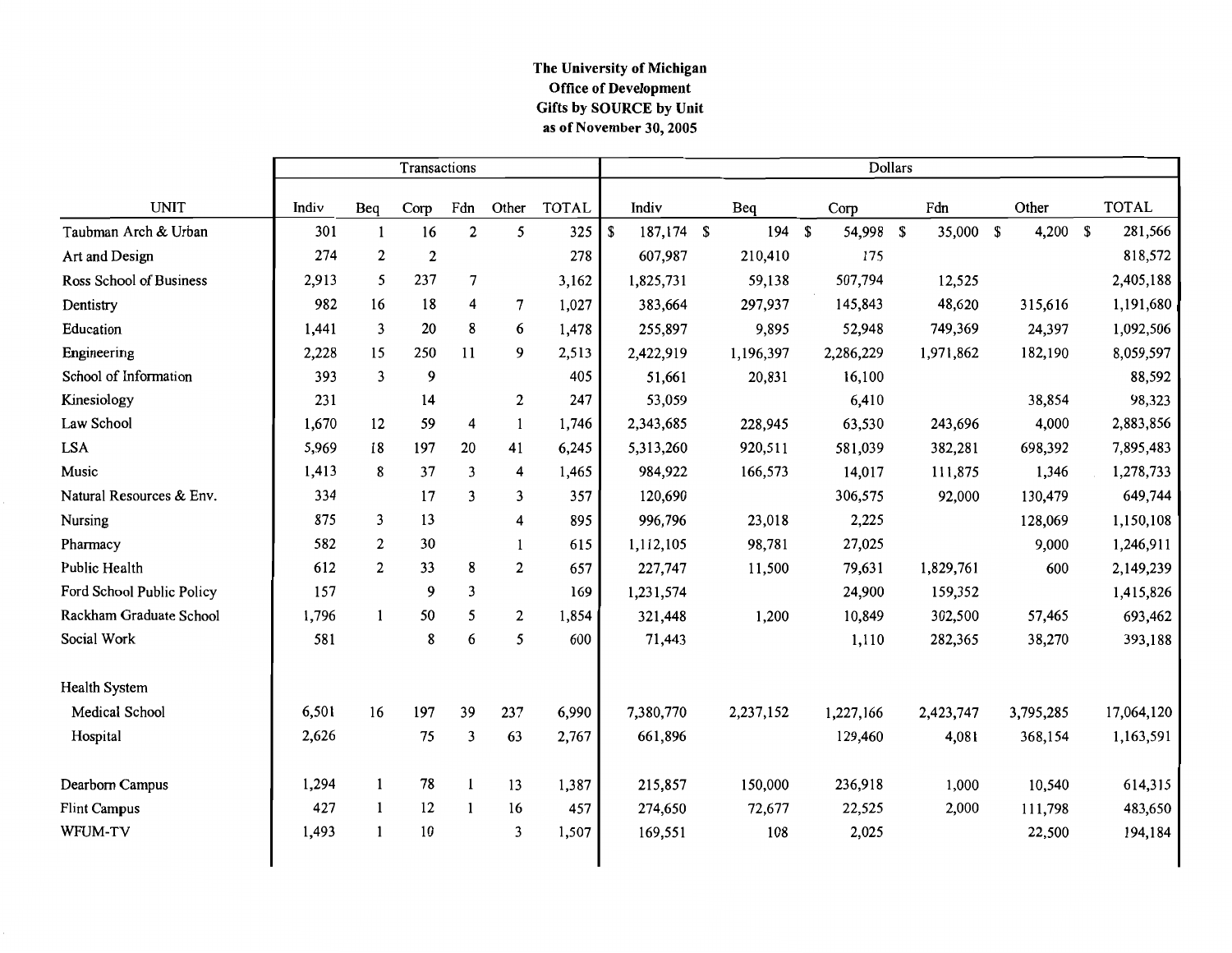#### The University of Michigan Office of Development Gifts by SOURCE by Unit as of November  $30, 2005$

|                                   |        |     | Transactions   |                  |       |              | Dollars      |    |         |         |                                     |             |                  |  |  |
|-----------------------------------|--------|-----|----------------|------------------|-------|--------------|--------------|----|---------|---------|-------------------------------------|-------------|------------------|--|--|
| <b>UNIT</b>                       | Indiv  | Beq | Corp           | Fdn              | Other | <b>TOTAL</b> | Indiv        |    | Beq     | Corp    | Fdn                                 | Other       | <b>TOTAL</b>     |  |  |
| Alumni Association                | 214    | 1   | 18             | $\mathbf{2}$     |       | 235          | 337,245      |    | 1,635   | 2,367   | 1,620                               |             | 342,867          |  |  |
| Athletics                         | 1,070  | 3   | 114            | 3                | 17    | 1,207        | 3,559,773    |    | 225,800 | 305,449 | 5,750                               | 61,640      | 4,158,412        |  |  |
| Museum of Art                     | 455    |     | 8              |                  | 3     | 466          | 587,881      |    |         | 5,590   |                                     | 2,050       | 595,521          |  |  |
| Univ Library                      | 111    |     | 10             |                  | 1     | 123          | 118,115      |    | 832     | 24,725  |                                     | 50          | 143,722          |  |  |
| <b>Univ Musical Society</b>       | 494    | 2   | 21             |                  | 2     | 519          | 282,917      |    | 10,004  | 254,230 |                                     | 30,000      | 577,151          |  |  |
| Office of the President           |        | 12  | 1              |                  |       | 13           |              |    | 89,377  | 467     |                                     |             | 89,844           |  |  |
| WUOM/WVGR                         | 10,381 |     | 89             | 6                | 56    | 10,532       | 1,205,761    |    |         | 147,216 | 32,425                              | 156,525     | 1,541,927        |  |  |
| VP Academic & Provost             | 29     |     | 4              |                  | 5     | 39           | 131,736      |    |         | 215,500 | 20,000                              | 68,250      | 435,486          |  |  |
| <b>CCEW</b>                       | 46     |     | 7              |                  |       | 53           | 30,954       |    |         | 14,261  |                                     |             | 45,215           |  |  |
| Clements Library                  | 106    | 1   | 2              |                  | 2     | 111          | 50,946       |    | 30,902  | 1,100   |                                     | 1,550       | 84,498           |  |  |
| Office of Financial Aid           | 241    | 4   | 12             |                  | 34    | 291          | 1,925,557    |    | 136,903 | 45,270  |                                     | 142,723     | 2,250,453        |  |  |
| <b>Bentley Historical Library</b> | 11     | 1   |                | 1                | 1     | 14           | 975          |    | 92,705  |         | 50,000                              | 50          | 143,730          |  |  |
| Botanical Gardens & Arboretum     | 473    | 1   | 12             |                  | 4     | 491          | 113,381      |    | 4,125   | 1,637   | 10,000                              | 1,770       | 130,913          |  |  |
| VP Development                    | 12     | 3   |                |                  |       | 16           | 17,510       |    | 62,756  |         | 60,000                              |             | 140,266          |  |  |
| <b>VP</b> Finance                 | 21     |     |                |                  |       | 22           | 10,940       |    |         | 750     |                                     |             | 11,690           |  |  |
| Pending/Unallocated               |        |     |                |                  |       | $\bf{0}$     |              |    |         |         |                                     |             |                  |  |  |
| Unrestricted/Undesignated         | 45     | -1  | 18             |                  |       | 64           | 7,314        |    | 1,350   | 5,604   |                                     |             | 14,268           |  |  |
| VP Research                       | 13     |     | 26             | $\mathbf{2}$     | 9     | 50           | 179,905      |    |         | 180,890 | 82,634                              | 442,500     | 885,929          |  |  |
| Inst of Social Research           | 70     |     | 2              | 2                |       | 74           | 24,783       |    |         | 35,158  | 61,897                              |             | 121,838          |  |  |
| <b>VP Student Affairs</b>         | 246    |     | 19             | $\boldsymbol{2}$ | 3     | 270          | 321,009      |    |         | 21,475  | 8,800                               | 770         | 352,054          |  |  |
| Michigan League                   | 116    |     | $\overline{2}$ | $\mathbf{1}$     |       | 120          | 22,715       |    | 5,368   | 140     | 100,000                             |             | 128,223          |  |  |
| <b>WCBN</b>                       | 5      |     | $\mathbf{2}$   |                  |       | 7            | 518          |    |         | 426     |                                     |             | 944              |  |  |
| Other                             | 36     |     |                | $\mathbf{2}$     |       | 38           | 2,615        |    |         |         | 175,000                             |             | 177,615          |  |  |
| <b>TOTAL</b>                      | 49,288 | 141 | 1,759          | 152              | 561   | 51,901       | \$36,147,036 | \$ |         |         | 6,367,024 \$ 7,061,747 \$ 9,260,160 | \$6,849,033 | 65,685,000<br>\$ |  |  |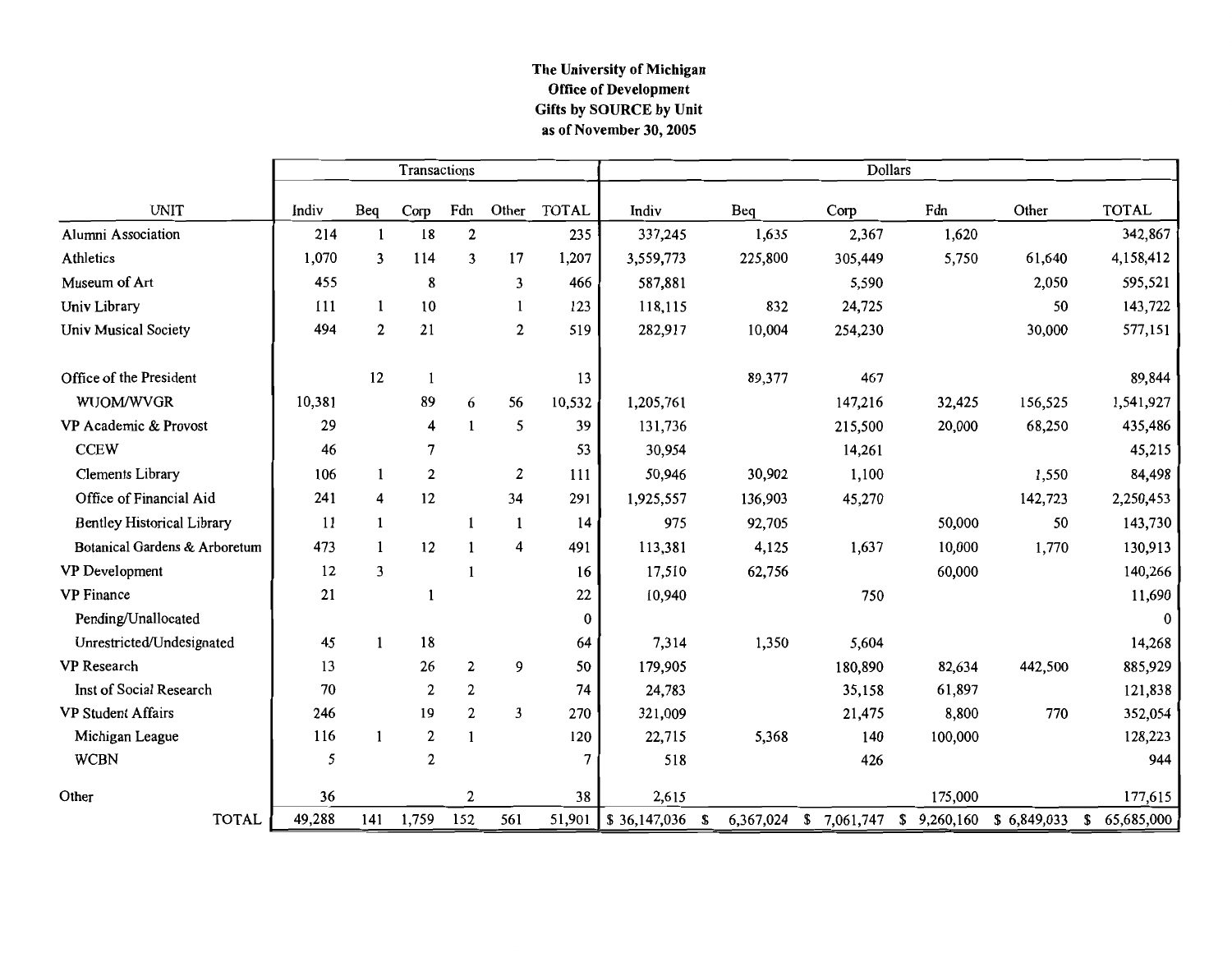## **LISTING OF GIFTS \$10,000 AND OVER FOR NOVEMBER 2005**

| Vivek Agarwal, San Jose, California<br>for the G. S. Agarwal Fellowship in the College of Engineering                                                                                                                             | \$10,000 |
|-----------------------------------------------------------------------------------------------------------------------------------------------------------------------------------------------------------------------------------|----------|
| Ann and Bob Aikens Family Foundation, Bloomfield Hills<br>for the Ann and Robert B. Aikens Endowment Fund and other support in<br>the Law School                                                                                  | 97,500   |
| Alcoa, Inc., Pittsburgh, Pennsylvania<br>for support in the College of Engineering                                                                                                                                                | 50,000   |
| Jaime Alvarez, Philadelphia, Pennsylvania<br>for the Jose Jose Alvarez Research Professorship in the Medical School                                                                                                               | 22,000   |
| American Cancer Society, Inc., Atlanta, Georgia<br>for research in the College of Literature, Science, and the Arts                                                                                                               | 15,000   |
| American College of Clinical Pharmacy, Kansas City, Missouri<br>for research in the College of Pharmacy                                                                                                                           | 15,000   |
| <b>American Heart Association, Inc., Dallas, Texas</b><br>for support in the Center for Human Growth and Development, the Life<br>Sciences Institute, the Medical School, and the College of Literature,<br>Science, and the Arts | 447,130  |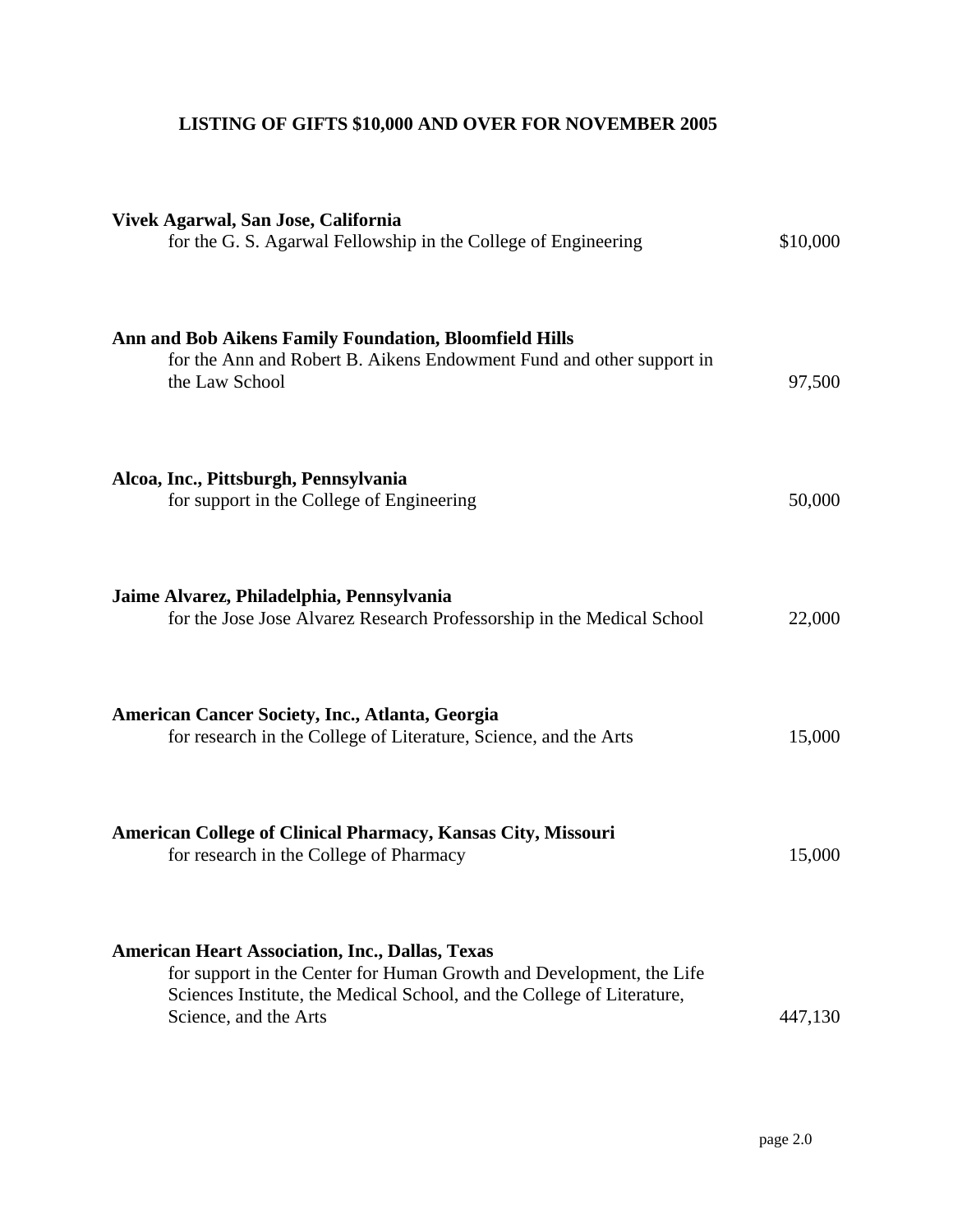| American Society of Hematology, Inc., Chapel Hill, North Carolina<br>for research in the Medical School                                                      | 12,500  |
|--------------------------------------------------------------------------------------------------------------------------------------------------------------|---------|
| Amgen Foundation, Inc., Thousand Oaks, California<br>for scholarships in the College of Literature, Science, and the Arts                                    | 10,000  |
| Ann Arbor Track Club, Ann Arbor<br>for the C. S. Mott Children's Hospital Construction Project Fund                                                          | 18,106  |
| <b>Anonymous Donor</b><br>for support in the Medical School                                                                                                  | 100,000 |
| <b>Arthritis Foundation, Michigan Chapter, Southfield</b><br>for research in the Medical School and the College of Literature, Science,<br>and the Arts      | 127,917 |
| <b>ASPA Pension Education Research Foundation, Inc., Arlington, Virginia</b><br>for support in the College of Literature, Science, and the Arts              | 28,000  |
| <b>Attwood Foundation, Canton</b><br>for scholarships in the A. Alfred Taubman College of Architecture and<br>Urban Planning, in memory of Charles W. Atwood | 10,000  |
| <b>Esther B. Ayres Estate</b><br>for student aid in the School of Education and for Alumni Society<br>Scholarships in the School of Information              | 26,000  |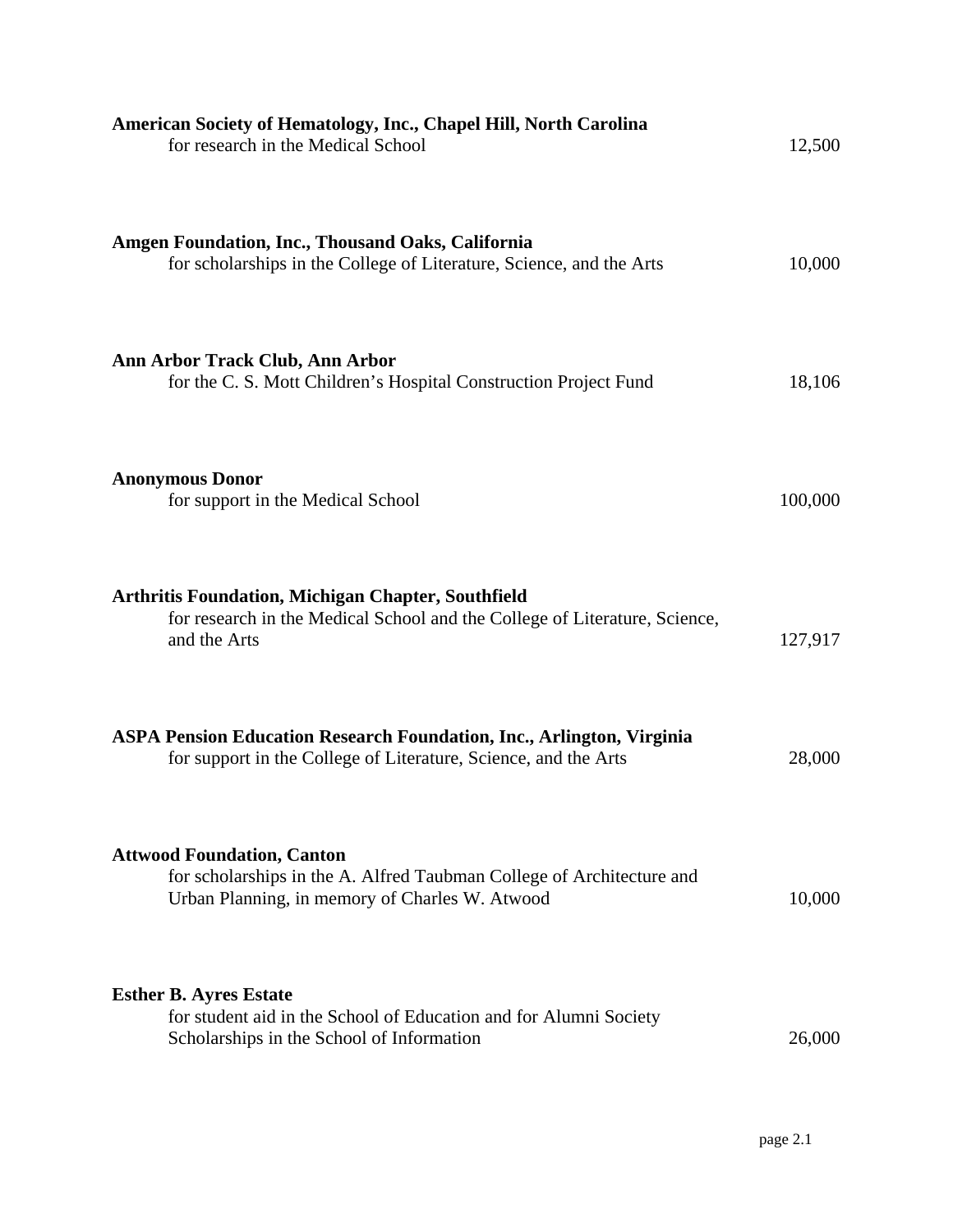| <b>Francois-Xavier Bagnoud Foundation, Fribourg, Switzerland</b><br>for the Francois-Xavier Bagnoud Center in the College of Engineering                                                               | 34,980  |
|--------------------------------------------------------------------------------------------------------------------------------------------------------------------------------------------------------|---------|
| <b>Arnold and Mabel Beckman Foundation, Irvine, California</b><br>for research in the College of Literature, Science, and the Arts                                                                     | 80,000  |
| Betty Z. Benedict, Township of Washington, New Jersey<br>for the Scleroderma Research Fund in the Medical School                                                                                       | 10,000  |
| <b>Dave Bing, Detroit</b><br>for the KEC Building Development Fund in the Medical School                                                                                                               | 10,000  |
| Norman R. Bodine, Clinton, Washington<br>600 shares of United Technologies Corporation common stock<br>for the Ralph B. Bodine Scholarship Fund in the College of Literature,<br>Science, and the Arts | 30,921  |
| <b>Seth Bonder Trust</b><br>for the Seth Bonder Endowed Research Fund in the Comprehensive<br><b>Cancer Center</b>                                                                                     | 10,000  |
| <b>Earl R. Boonstra Trust</b><br>for the Earl R. and Margaret C. Boonstra Charitable Gift Annuity for the<br>ultimate benefit of the Law School, in memory of Margaret C. Boonstra                     | 100,000 |
| <b>Breast Cancer Research Foundation, New York, New York</b><br>for research in the Medical School                                                                                                     | 374,734 |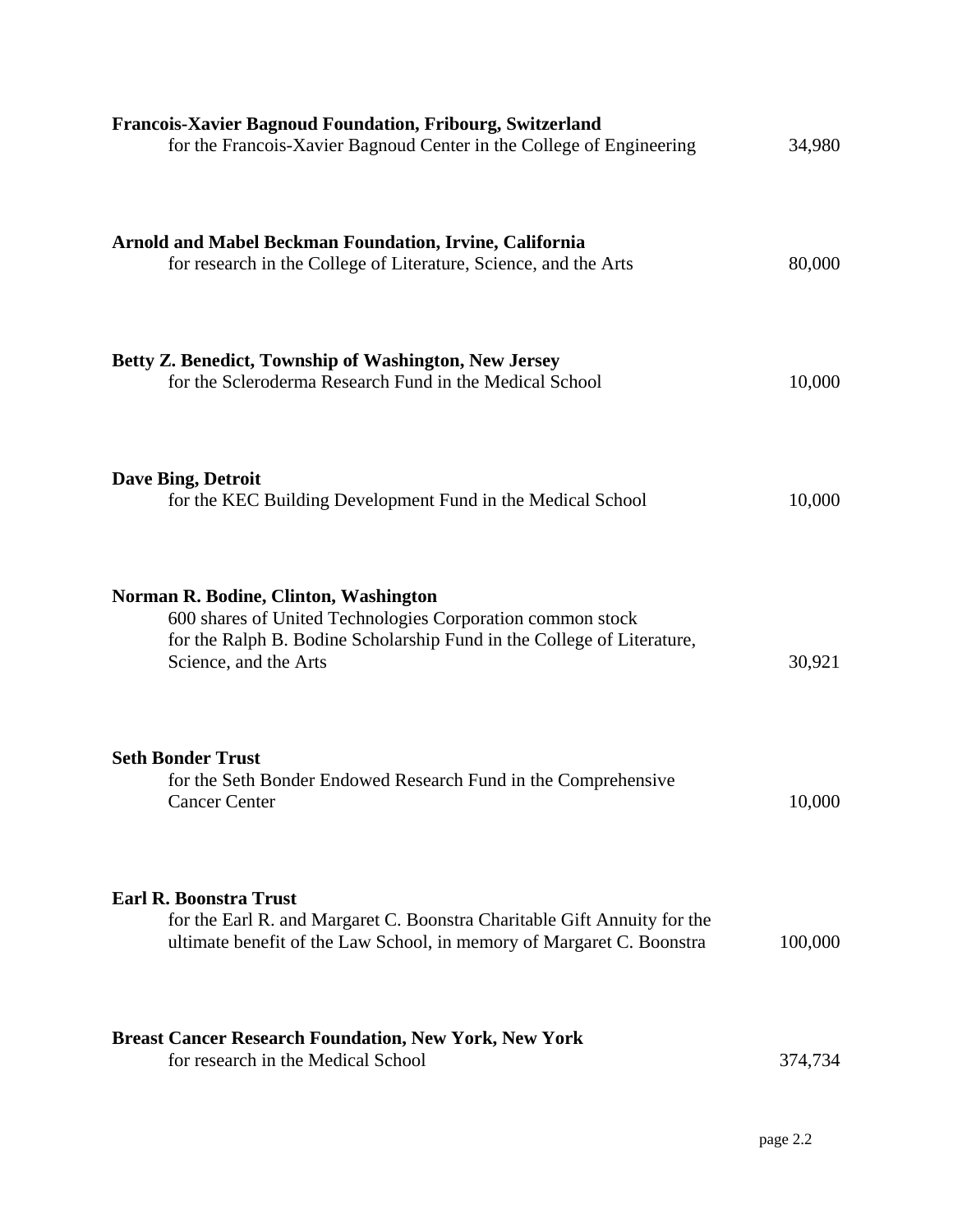| <b>Keith R. Bronson Trust</b><br>for the Mechanical Engineering Endowment Fund in the College of<br>Engineering                                                | 30,000 |
|----------------------------------------------------------------------------------------------------------------------------------------------------------------|--------|
| Richard M. Burridge, Hinsdale, Illinois<br>550 shares of Circuit City Stores, Inc., common stock<br>for support in the Stephen M. Ross School of Business      | 10,134 |
| <b>Lillian I. Butler Estate</b><br>for support at the University of Michigan                                                                                   | 10,000 |
| Jon E. Cabot, Waterford<br>400 shares of Apple Computer, Inc., common stock<br>for the Pediatric Dentistry Fund for Excellence in the School of Dentistry      | 23,896 |
| Kenneth W. Cannestra, Atlanta, Georgia<br>880 shares of Bank of America Corporation common stock<br>for support in the College of Engineering                  | 39,930 |
| Capital Group Companies Charitable Foundation, Los Angeles, California<br>for the Henderson House Endowment Fund                                               | 10,000 |
| Caterpillar, Inc., Peoria, Illinois<br>for research in the College of Engineering                                                                              | 20,000 |
| ChevronTexaco, Concord, California<br>for scholarships and other support in the College of Engineering and the<br>College of Literature, Science, and the Arts | 55,000 |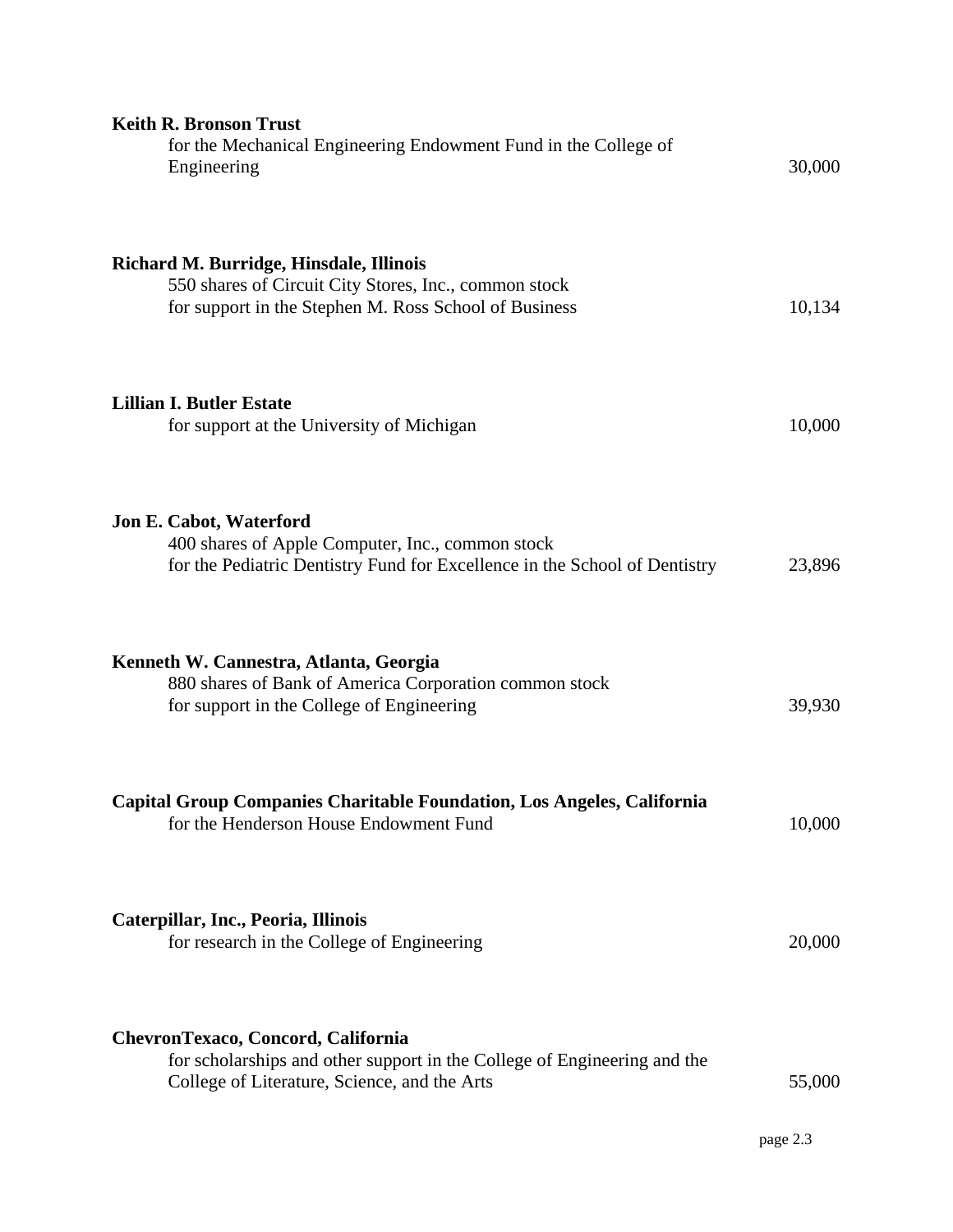| President Mary Sue Coleman and Dr. Kenneth Coleman, Ann Arbor<br>717 units of various mutual funds for the Mary Sue & Kenneth Coleman<br>Endowed Fund in the Horace H. Rackham School of Graduate Studies                                                            | 20,193  |
|----------------------------------------------------------------------------------------------------------------------------------------------------------------------------------------------------------------------------------------------------------------------|---------|
| Rebecca E. Crown, Chicago, Illinois<br>for the Glenn M. Knudsvig Memorial Fund in the College of Literature,<br>Science, and the Arts                                                                                                                                | 20,000  |
| D.H.R. Foundation, Chicago, Illinois<br>for the Building Fund in the Gerald R. Ford School of Public Policy                                                                                                                                                          | 10,000  |
| DaimlerChrysler Corporation Fund, Auburn Hills<br>for the Dr. Kenneth Burnley Legacy Scholarship Fund in the School of<br>Education, for support in the College of Engineering and the Stephen M.<br>Ross School of Business, and for the University Musical Society | 91,750  |
| <b>Charles A. Dana Foundation, New York, New York</b><br>for research in the Medical School                                                                                                                                                                          | 245,000 |
| John G. and Margery M. Davies Charitable Fund of the Vanguard<br>Charitable Endowment Program, Southeastern, Pennsylvania<br>for the Matt Mann Men's Swimming and Diving Scholarship in the<br>Department of Intercollegiate Athletics                               | 10,000  |
| <b>Dermatology Foundation, Evanston, Illinois</b><br>for research in the Medical School                                                                                                                                                                              | 35,000  |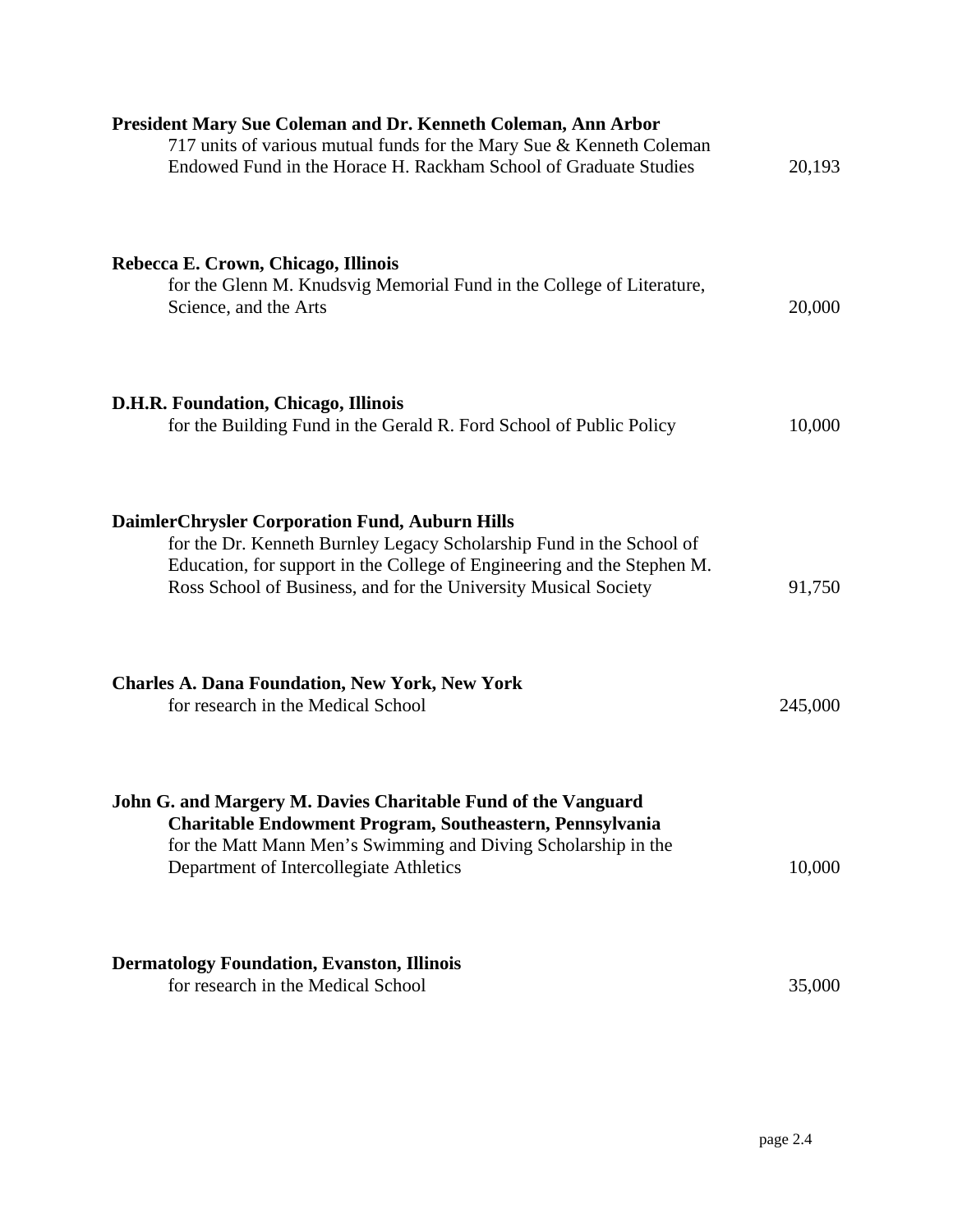| <b>Detroit Youth Foundation, Detroit</b><br>for the Center for Urban Innovation in the School of Social Work and for<br>the Michigan Community Service Corps                                                              | 24,280  |
|---------------------------------------------------------------------------------------------------------------------------------------------------------------------------------------------------------------------------|---------|
| <b>George H. Deuble Foundation, Cleveland, Ohio</b><br>for the George H. Deuble Scholarship Fund in the Stephen M. Ross<br>School of Business and for the George H. Deuble Foundation Law<br>Fellowship in the Law School | 10,000  |
| Robert J. Donia, La Jolla, California<br>for the Donia Charitable Remainder Unitrust Fund for the ultimate benefit<br>of the S.E. European Studies Endowment Fund in the International<br>Institute                       | 398,730 |
| Donald A. Doran, Jr., New Providence, New Jersey<br>for support in the Stephen M. Ross School of Business                                                                                                                 | 10,000  |
| <b>Dow Chemical Company Foundation, Midland</b><br>for support in the Stephen M. Ross School of Business and the School of<br>Natural Resources and Environment and at the University of Michigan-<br>Flint               | 505,000 |
| <b>Dryer Charitable Foundation, Saint Clair Shores</b><br>for research in the Medical School                                                                                                                              | 109,200 |
| Stephen M. DuBrul, Jr., New York, New York<br>809 shares of Kimberly-Clark Corporation common stock<br>for the Martin Edward Galvin Fund in the Medical School                                                            | 47,662  |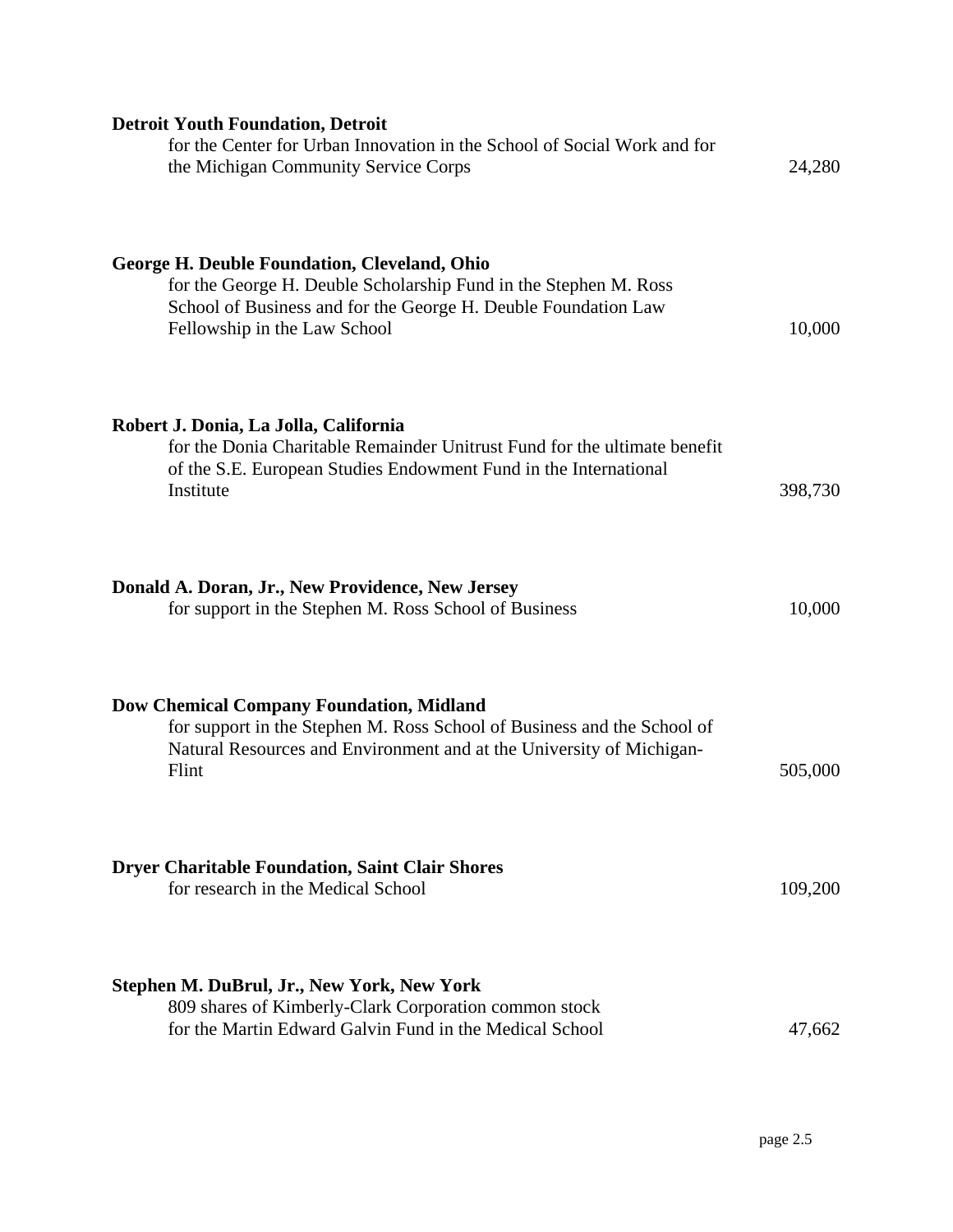| Eli Lilly and Company, Indianapolis, Indiana<br>for research in the College of Literature, Science, and the Arts                                                                                                    | 50,000             |
|---------------------------------------------------------------------------------------------------------------------------------------------------------------------------------------------------------------------|--------------------|
| Eli Lilly and Company Foundation, Indianapolis, Indiana<br>for support in the Medical School                                                                                                                        | 325,000            |
| Cassandra L. D. Estes, Nashville, Tennessee<br>for the KEC Building Development Fund in the Medical School                                                                                                          | 10,000             |
| Douglas M. Etkin, Bloomfield Hills<br>for the Real Estate Initiative Fund in the A. Alfred Taubman College of<br>Architecture and Urban Planning                                                                    | 25,000             |
| John D. Evans, Key West, Florida<br>for the Michigan in Washington Program and other support in the College<br>of Literature, Science, and the Arts                                                                 | 50,000             |
| Exxon Mobil Corporation, Irving, California<br>for scholarships and other support in the College of Engineering, the<br>Stephen M. Ross School of Business, and the College of Literature,<br>Science, and the Arts | 43,500             |
| <b>Burton D. Farbman, Franklin</b><br>for the Howard Flint Pancreatic Cancer Research Fund in the<br>Comprehensive Cancer Center, in memory of Howard Flint                                                         | 16,250             |
| Dorothy L. Farhat Trust<br>590 shares of various corporate common stock<br>for the Building Project Fund in the Museum of Art                                                                                       | 27,518<br>page 2.6 |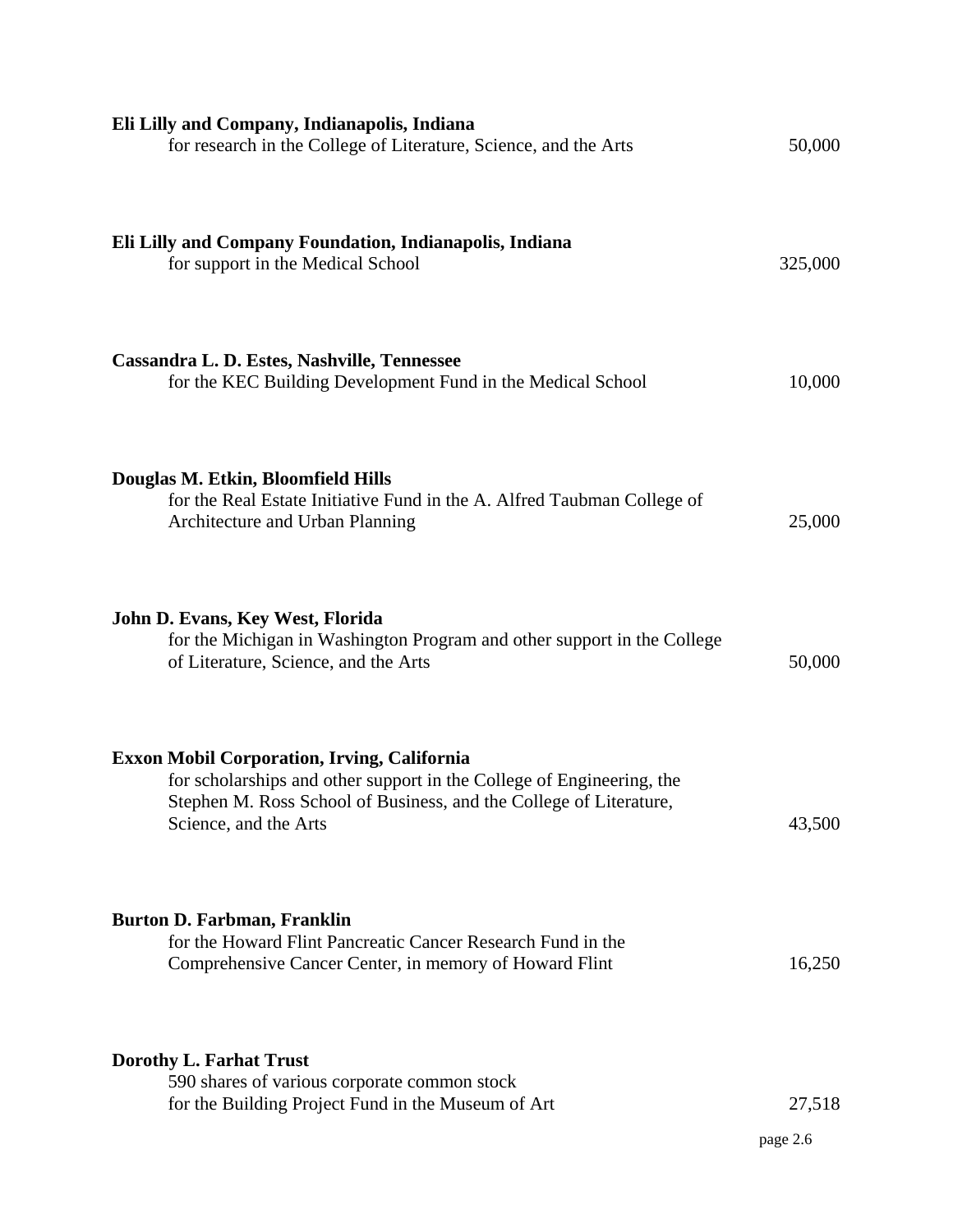| <b>Saeed M. Farhat Trust</b><br>975 shares of Manulife Financial Corporation common stock<br>for the Julian T. Hoff, M.D. Professorship in Neurosurgery in the Medical<br>School | 55,824 |        |
|----------------------------------------------------------------------------------------------------------------------------------------------------------------------------------|--------|--------|
| David T. Fischer, Bloomfield Hills<br>for the Howard Flint Pancreatic Cancer Research Fund in the<br>Comprehensive Cancer Center, in memory of Howard Flint                      | 16,250 |        |
| Robert B. Fiske, Jr., New York, New York<br>for support in the Law School                                                                                                        | 10,000 |        |
| Food Allergy Initiative, New York, New York<br>for the Food Allergy Program Fund in the Medical School                                                                           | 18,307 |        |
| <b>Nathan M. Forbes, Franklin</b><br>2,895 shares of Sakes, Inc., common stock<br>for the Indoor Training Facility Fund in the Department of Intercollegiate<br>Athletics        |        | 48,781 |
| <b>General Motors Corporation, Phoenix, Arizona</b><br>for research in the College of Engineering                                                                                | 15,000 |        |
| <b>Byron Gerson, Franklin</b><br>for support in the Cardiovascular Center                                                                                                        | 10,000 |        |
| GlaxoSmithKline, Philadelphia, Pennsylvania<br>for the Depression Center Education Program Fund                                                                                  | 35,000 |        |

page 2.7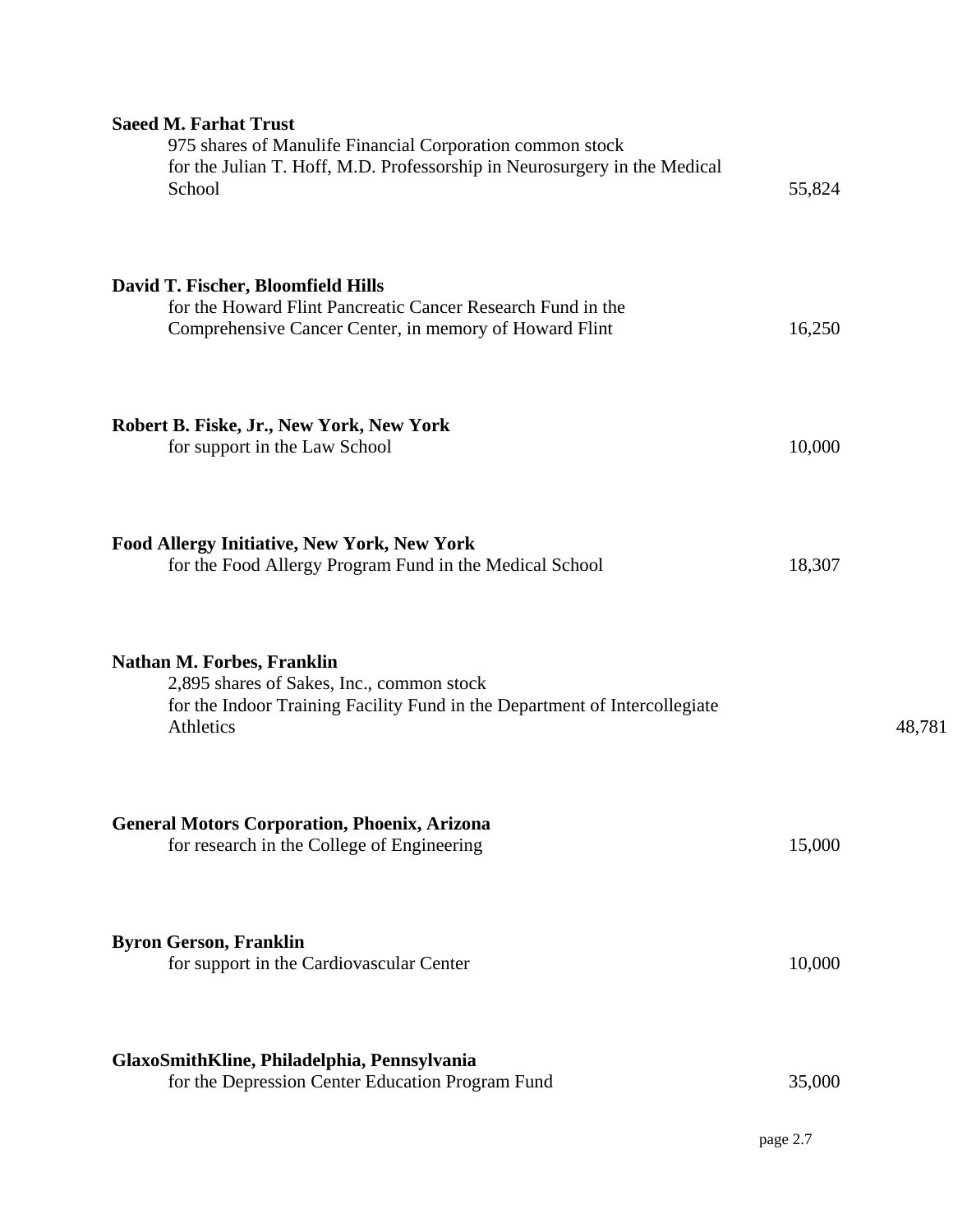| <b>Globe Foundation, Scottsdale, Arizona</b><br>for the Reunion Gifts Facilities Fund in the Stephen M. Ross School of<br><b>Business</b>                                                              | 125,000 |         |
|--------------------------------------------------------------------------------------------------------------------------------------------------------------------------------------------------------|---------|---------|
| <b>Eugene and Emily Grant Foundation, New York, New York</b><br>for the Eugene and Emily Grant Scholarship Fund in the College of<br>Literature, Science, and the Arts                                 | 50,000  |         |
| <b>William T. Grant Foundation, New York, New York</b><br>for research in the College of Literature, Science, and the Arts                                                                             | 154,526 |         |
| <b>Gromax Enterprises Corporation, Huntington Beach, California</b><br>for research in the College of Engineering                                                                                      | 10,000  |         |
| <b>George Gund Foundation, Cleveland, Ohio</b><br>for WUOM                                                                                                                                             | 25,000  |         |
| <b>Christopher L. and M. Susan Gust Foundation, Chicago, Illinois</b><br>for the Baseball Stadium Construction Fund in the Department of<br>Intercollegiate Athletics                                  |         | 175,000 |
| Richard L. and Mary S. Halpert Fund of the Kalamazoo Community<br><b>Foundation, Kalamazoo</b><br>for the Herbert E. Sloan Collegiate Professorship in Cardiac Surgery in the<br><b>Medical School</b> | 10,000  |         |
| <b>Robert B. Harris Trust</b><br>for the C. E. Bottum and R. Harris Fund in the College of Engineering                                                                                                 | 13,172  |         |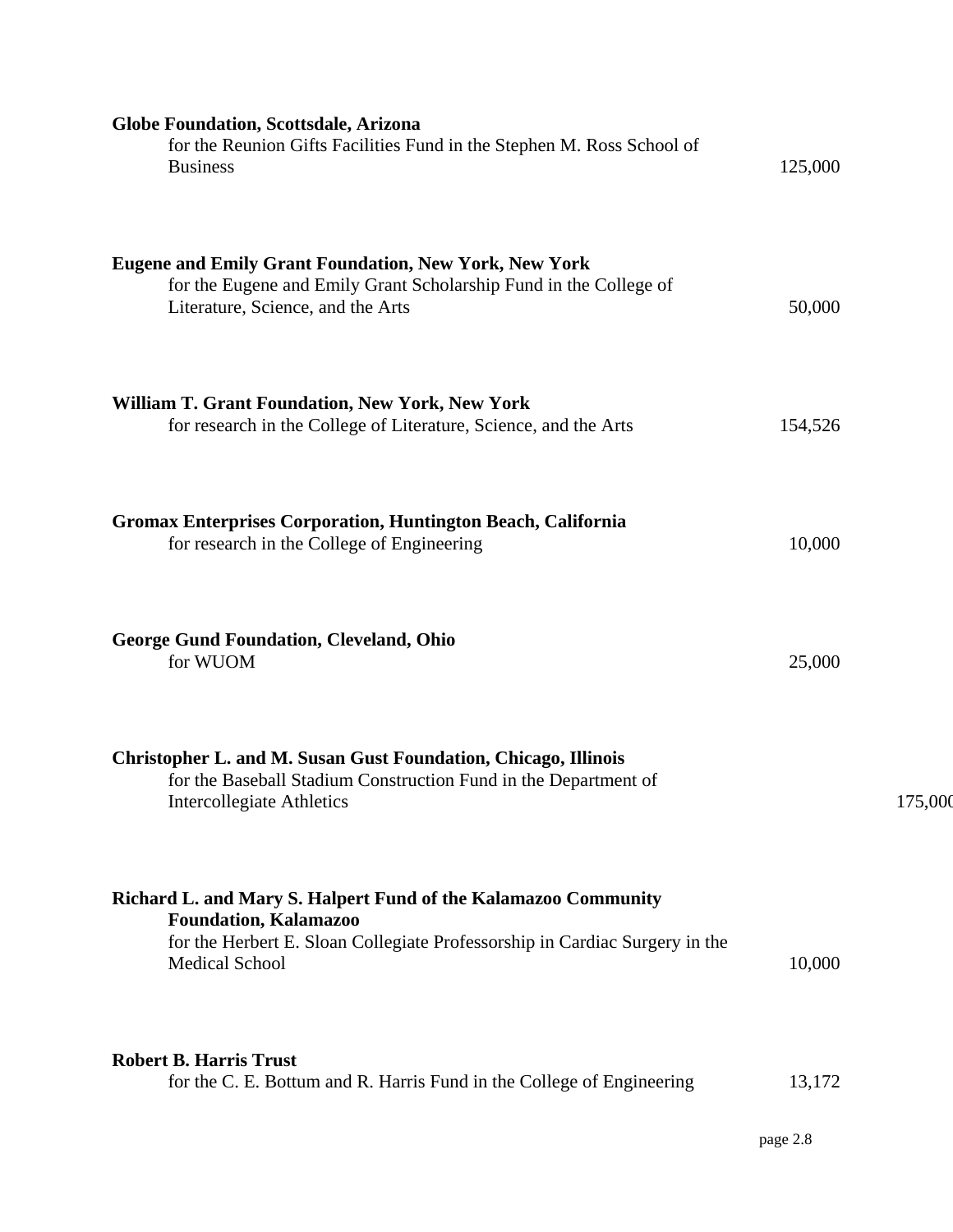| <b>Oliver Hatcher Charities, West Bloomfield</b><br>for the Child and Family Life Fund                                                                                  | 63,000  |
|-------------------------------------------------------------------------------------------------------------------------------------------------------------------------|---------|
| Walter Hewlett, Palo Alto, California<br>for the Walter and Esther Hewlett Women's CV Health Fund and other<br>support in the Medical School                            | 100,000 |
| William and Flora Hewlett Foundation, Menlo Park, California<br>for research in the School of Natural Resources and Environment                                         | 75,000  |
| Alan J. Hirschfield Living Trust<br>575 shares of Coca-Cola Company common stock<br>for the Berte and Alan Hirschfield Fund in the Kresge Hearing Research<br>Institute | 24,340  |
| Jean M. Holland, Birmingham<br>for the Frederick Richard Holland, M.D. Endowed Scholarship Fund in<br>the Medical School                                                | 25,000  |
| <b>IMRA America, Inc., Ann Arbor</b><br>for research in the College of Engineering                                                                                      | 15,000  |
| <b>Institute of International Education, New York, New York</b><br>for support in the School of Natural Resources and Environment                                       | 129,729 |
| Intel Corporation, Santa Clara, California<br>for research in the College of Engineering                                                                                | 70,000  |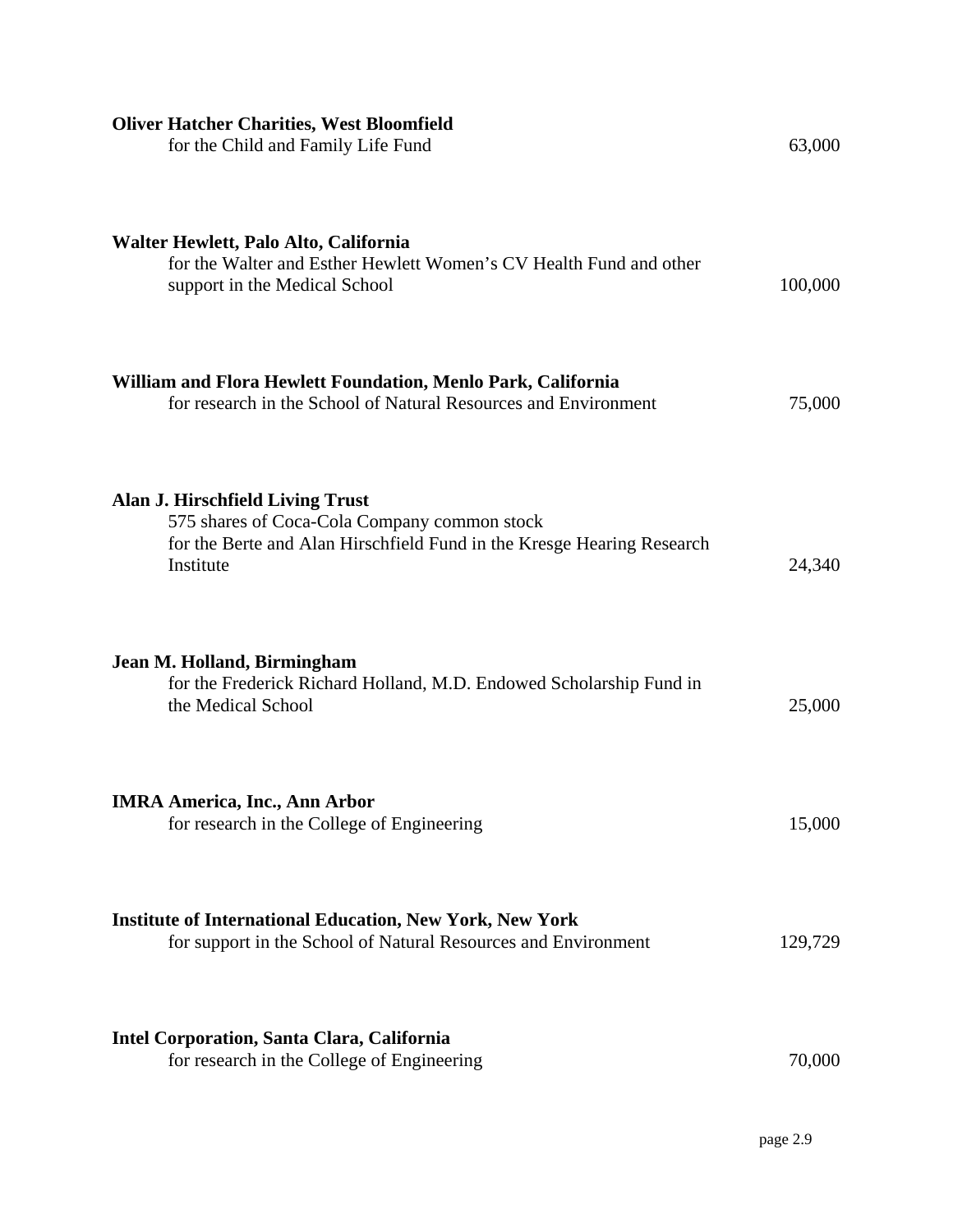## **James R. Irwin, Ann Arbor**

| for the Women's Swimming and Diving, Gymnastics, Cross Country,<br>Water Polo, Soccer, Track and Field, Crew, Basketball, Tennis, Softball,<br>and Golf Funds in the Department of Intercollegiate Athletics and for Elbel Club Marching Band Fund<br>in the School of Music | 21,000  |
|------------------------------------------------------------------------------------------------------------------------------------------------------------------------------------------------------------------------------------------------------------------------------|---------|
| <b>James A. Jacob, Franklin</b><br>936 shares of various corporate common stock<br>for the Denise Shough Jacob Fund in the School of Nursing                                                                                                                                 | 36,756  |
| <b>Jacobs Foundation, Zurich, Switzerland</b><br>for the Center for Human Growth and Development                                                                                                                                                                             | 49,307  |
| Japan Foundation, Tokyo, Japan<br>for the Oh-Ebashi Japanese Law Program Fund in the Law School                                                                                                                                                                              | 97,393  |
| William R. Jentes, Chicago, Illinois<br>5,763 shares of various corporate common stock<br>for the William R. Jentes Merit Scholarship Fund in the Law School                                                                                                                 | 309,215 |
| <b>Robert Wood Johnson Foundation, Princeton, New Jersey</b><br>for research and other support in the Schools of Medicine and Public<br>Health                                                                                                                               | 160,908 |
| Norman L. Jones, Birmingham<br>28 shares of Gabriel, Roeder, Smith & Company common stock<br>for the Michigan Prostate Center of Research and Education Fund in the<br><b>Medical School</b>                                                                                 | 15,232  |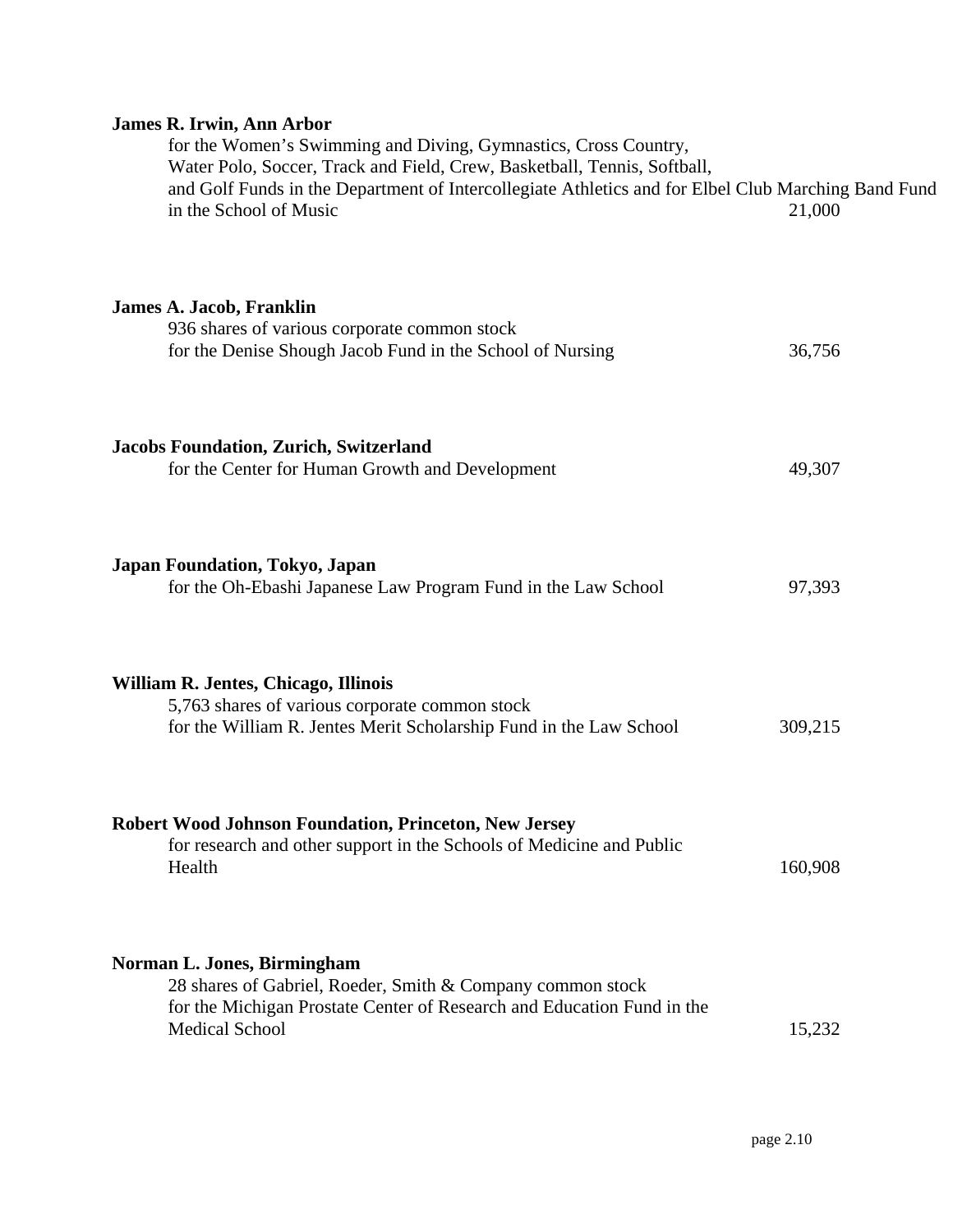| <b>Just for Kids, Inc., Northville</b><br>for the C. S. Mott Children's Hospital Construction Project Fund                                                                            | 33,000 |
|---------------------------------------------------------------------------------------------------------------------------------------------------------------------------------------|--------|
| Jeri A. Kelch, Iowa City, Iowa<br>for the Kelch-Parker Scholarship Fund in the Medical School and for the<br>C. S. Mott Children's Hospital Construction Project Fund                 | 15,000 |
| <b>G. Peter Kelly, Marquette</b><br>for the Sigurd P. Ramfjord Endowed Visiting Lectureship and the upper<br>Peninsula Endowed Dental Scholarship in the School of Dentistry          | 10,000 |
| King's Daughters & Sons, Jonesville<br>for the Child and Family Life Fund and other support in the University<br>Hospitals                                                            | 10,150 |
| Lois M. Kircher, Bay Harbor<br>912 shares of General Motors Corporation common stock<br>for research in the Medical School                                                            | 24,838 |
| <b>Kiwanis of Michigan Foundation, Petoskey</b><br>for the Child and Family Life Fund                                                                                                 | 14,852 |
| <b>Josephine Kugel Foundation, McLean, Virginia</b><br>250 shares of Stryker Corporation common stock<br>for the Josephine Kugel Foundation Scholarship Fund in the Medical<br>School | 10,809 |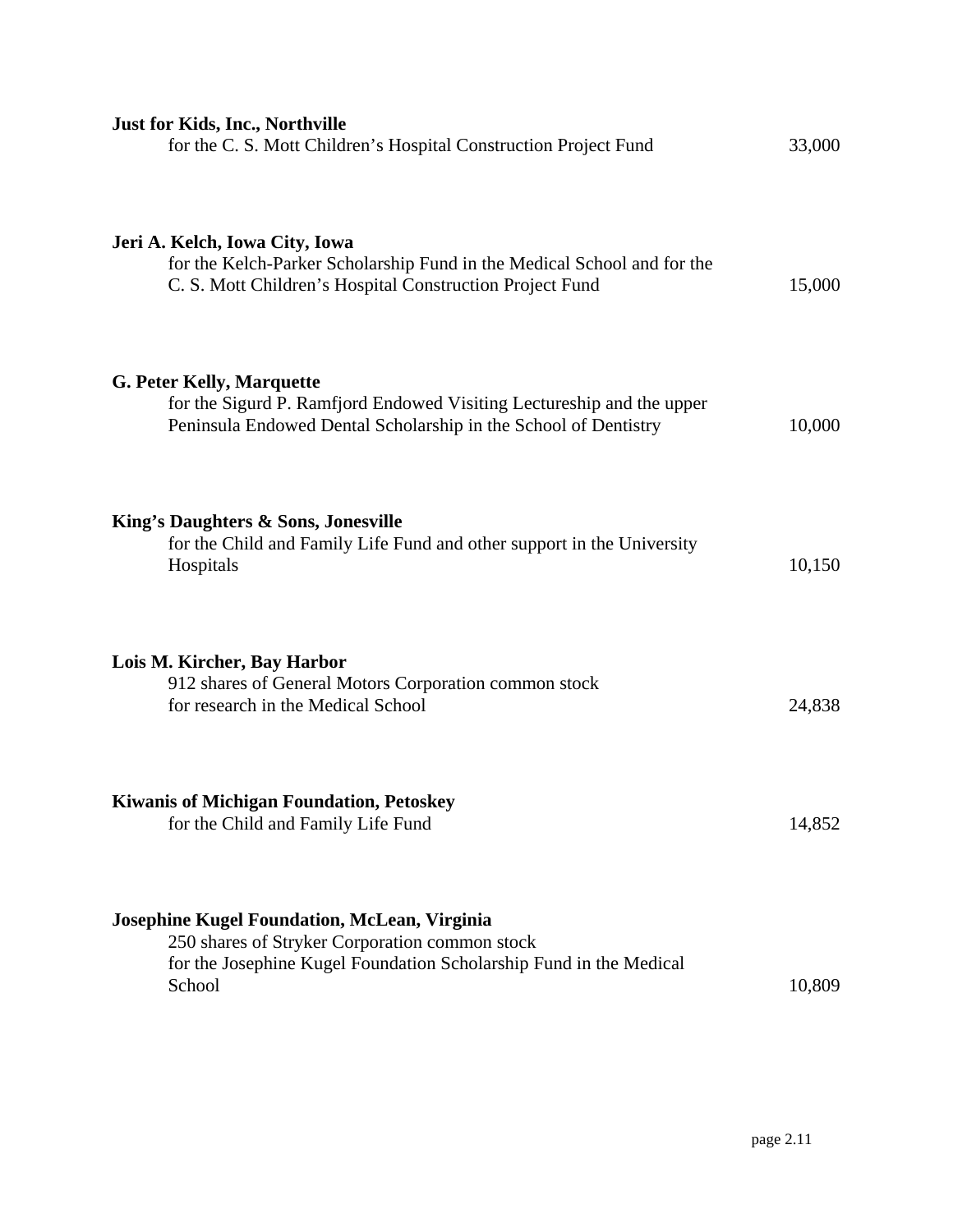| Lannquist Hamilton Foundation of the Fidelity Investments Charitable Gift<br><b>Fund, Boston, Massachusetts</b><br>for the Building Fund in the Gerald R. Ford School of Public Policy | 25,000              |         |
|----------------------------------------------------------------------------------------------------------------------------------------------------------------------------------------|---------------------|---------|
| <b>Grace Irene Jones Lantis Living Trust</b><br>for the Michigan League                                                                                                                | 12,000              |         |
| Lockheed Martin Corporation, Bethesda, Maryland<br>for scholarships and other support in the College of Engineering                                                                    | 29,000              |         |
| <b>Thomas L. Lott Trust</b><br>5,217 shares of various corporate common stock and a cash gift<br>for the Building Fund in the Law School                                               | 143,687             |         |
| Harry Lucas, Jr., Austin, Texas<br>1,818 shares of BP PLC common stock<br>for support in the College of Literature, Science, and the Arts                                              | 120,052             |         |
| <b>Thomas S. Maentz, Bloomfield Hills</b><br>for the Football Locker Room Renovation Fund in the Department of<br><b>Intercollegiate Athletics</b>                                     |                     | 100,000 |
| <b>Neil R. Mann, Chicago, Illinois</b><br>1,000 shares of Nordstrom, Inc., common stock<br>for the Building Fund in the Law School                                                     | 36,975              |         |
| Oliver F. Manzini, Seminole, Florida<br>for scholarships in the School of Dentistry and the College of Literature,<br>Science, and the Arts                                            | 10,000<br>page 2.12 |         |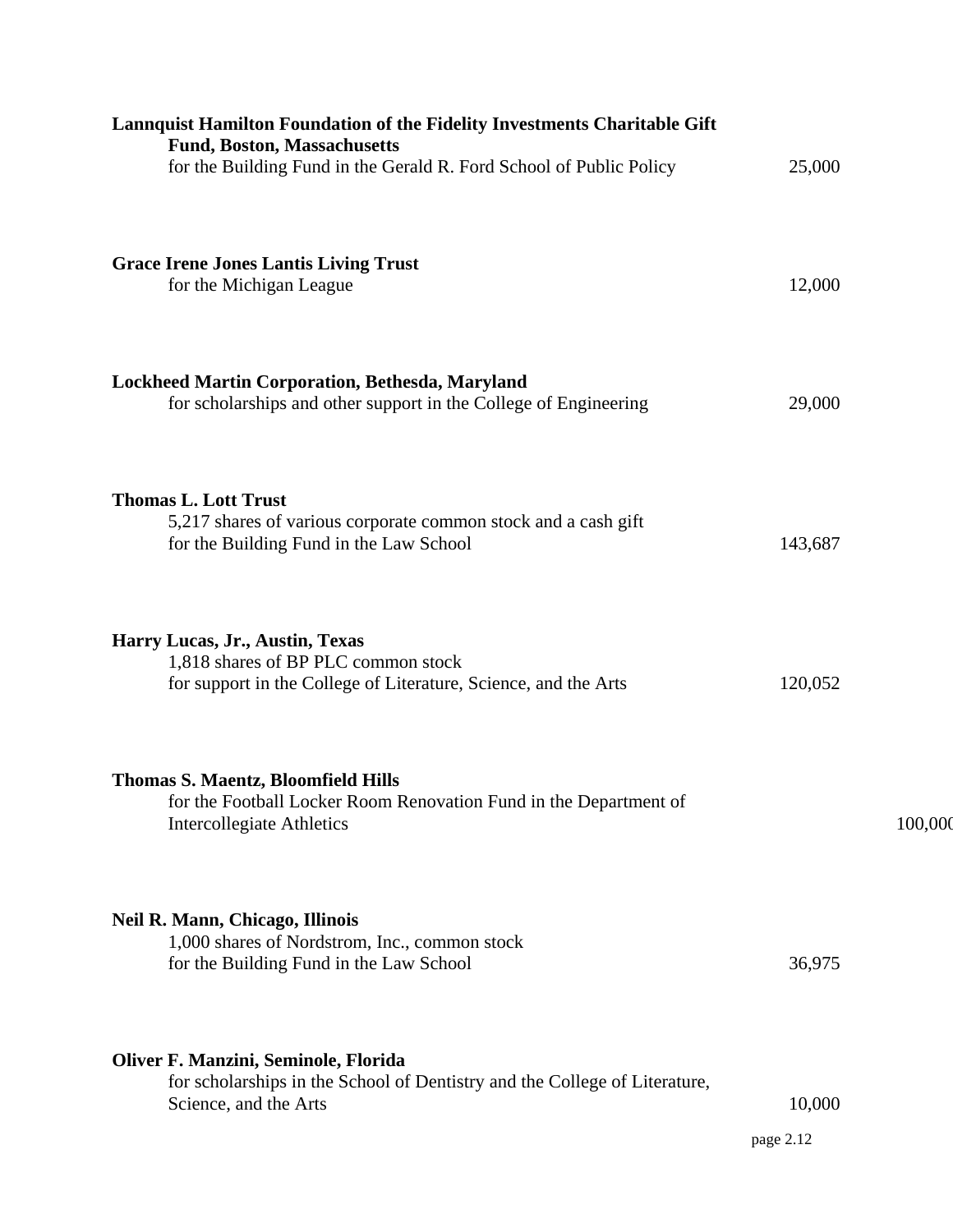| John L. Marakas, Columbus, Ohio<br>for scholarships and other support in the College of Literature, Science,<br>and the Arts and for the Life Sciences Institute                                                                       | 10,000  |
|----------------------------------------------------------------------------------------------------------------------------------------------------------------------------------------------------------------------------------------|---------|
| <b>Mardigian Foundation, Bloomfield Hills</b><br>for the Edward and Helen Mardigian Foundation Research Fund in the<br><b>Medical School</b>                                                                                           | 150,000 |
| <b>Masco Corporation, Taylor</b><br>for employee matching gifts                                                                                                                                                                        | 10,000  |
| McCrary Family Gift Fund of the Fidelity Investments Charitable Gift<br><b>Fund, Boston, Massachusetts</b><br>for support in the Stephen M. Ross School of Business                                                                    | 25,000  |
| Vincent R. McLean, Westfield, New Jersey<br>for the Harry H. Jones Endowment Fund and the Reunion Gift Facilities<br>Fund in the Stephen M. Ross School of Business and for the KEC<br>Building Development Fund in the Medical School | 33,000  |
| M-Den, Inc., Ann Arbor<br>for the C. S. Mott Children's Hospital Construction Project Fund                                                                                                                                             | 31,546  |
| Mary Upjohn Meader, Kalamazoo<br>1,950 shares of various corporate common stock<br>for the Kelsey Museum Expansion Project                                                                                                             | 204,022 |

# **Meijer, Inc., Grand Rapids**

for scholarships and other support in the College of Pharmacy, the Gerald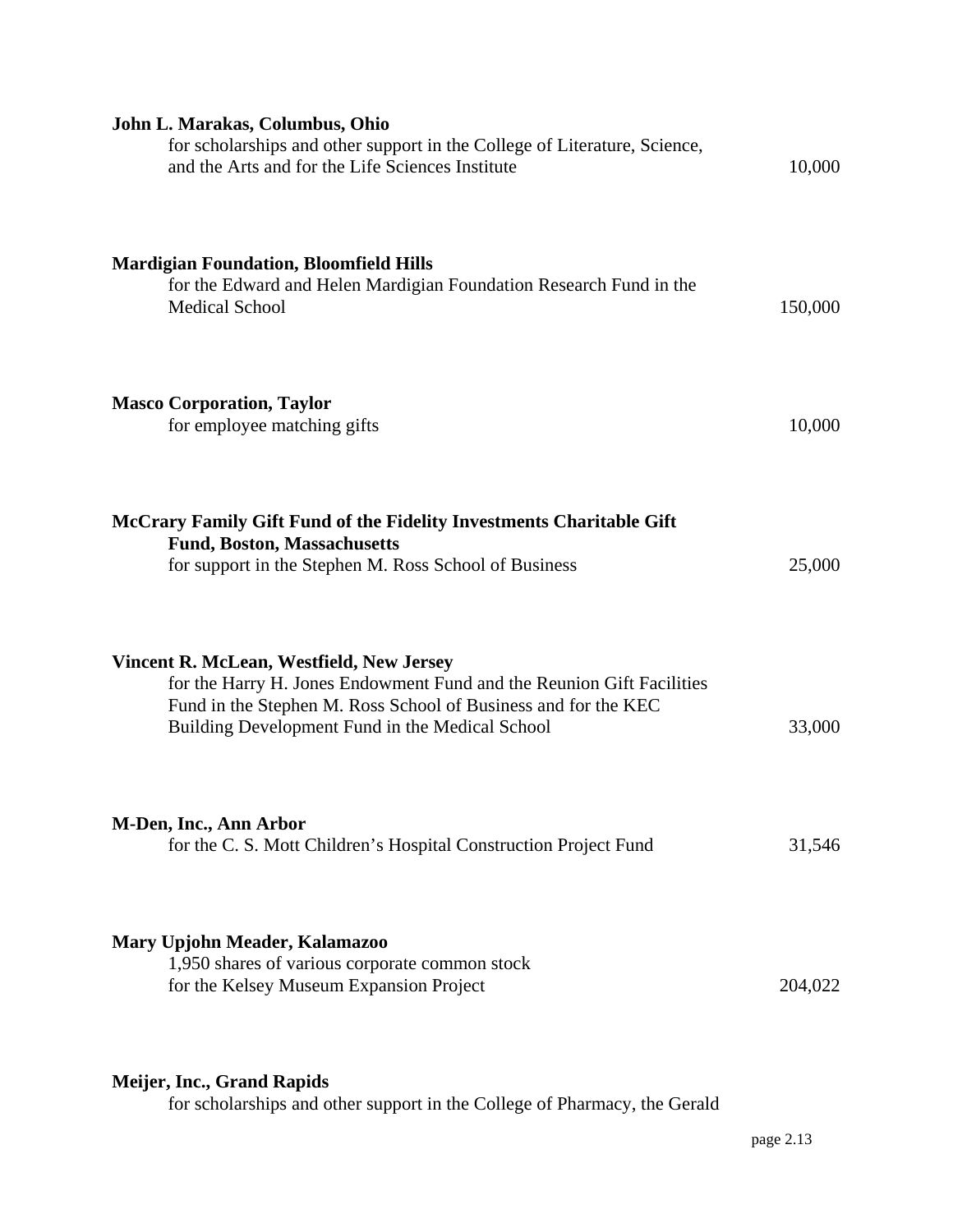| R. Ford School of Public Policy, and the College of Literature, Science,<br>and the Arts                                                                                                                                                                                                          | 71,500  |
|---------------------------------------------------------------------------------------------------------------------------------------------------------------------------------------------------------------------------------------------------------------------------------------------------|---------|
| Merck & Company, Inc., Rahway, New Jersey<br>for research in the Medical School                                                                                                                                                                                                                   | 25,000  |
| <b>Microsoft Corporation, Redmond, Washington</b><br>for research in the College of Engineering                                                                                                                                                                                                   | 42,500  |
| <b>Margaret E. Miller Estate</b><br>for the Burton H. Miller Fund in the Clements Library, the Margaret<br>Miller Graduate Scholarship Fund in the School of Art and Design, for<br>support in the College of Literature, Science, and the Arts, and for the<br><b>Bentley Historical Library</b> | 618,034 |
| <b>Charles Stewart Mott Foundation, Flint</b><br>for research in the Law School for the William C. Richardson Fellowship<br>in the Michigan Journalism Fellows Program and for employee matching<br>gifts                                                                                         | 236,075 |
| <b>Muscular Dystrophy Associations of America, Inc., Tucson, Arizona</b><br>for research in the Medical School                                                                                                                                                                                    | 23,335  |
| National Academies, Washington, D. C.<br>for the Ford Foundation Diversity Fellowship in the College of Literature,<br>Science, and the Arts                                                                                                                                                      | 40,000  |
| National Alliance for Research on Schizophrenia and Depression,                                                                                                                                                                                                                                   |         |

**Washington, D. C.**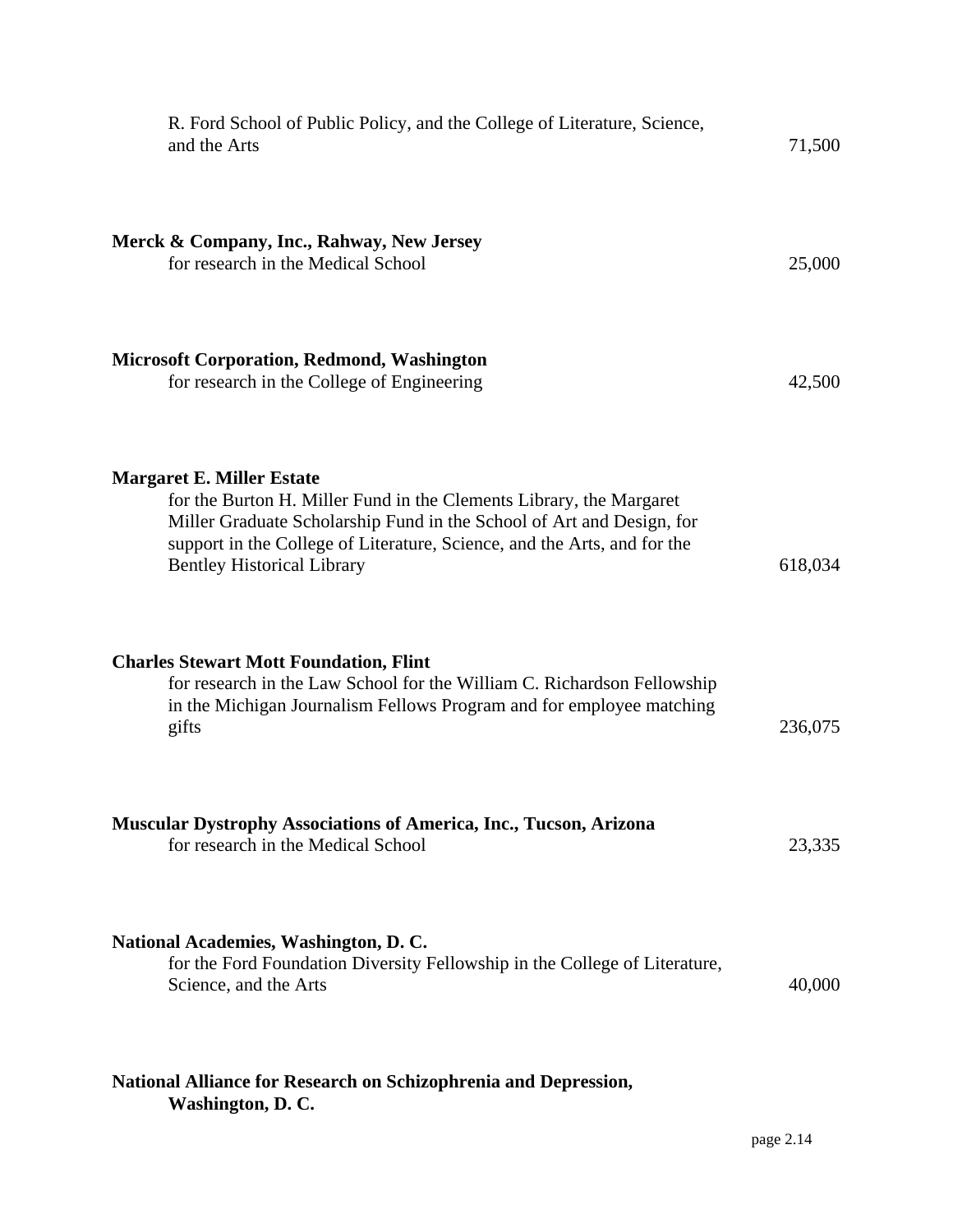| for research in the Medical School and for the Institute for Research of Women<br>and Gender                                                                | 40,000  |
|-------------------------------------------------------------------------------------------------------------------------------------------------------------|---------|
| <b>National Hemophilia Foundation, New York, New York</b><br>for the Life Sciences Institute                                                                | 17,500  |
| <b>National Kidney Foundation of Michigan, Inc., Ann Arbor</b><br>for research in the Medical School and for the Transplant Center                          | 24,500  |
| <b>James B. Nicholson, Detroit</b><br>for the Howard Flint Pancreatic Cancer Research Fund in the<br>Comprehensive Cancer Center, in memory of Howard Flint | 10,000  |
| <b>Nickoll Family Foundation, Los Angeles, California</b><br>for the Building Fund in the Law School                                                        | 25,000  |
| <b>John F. Nickoll Living Trus</b><br>for the Building Fund in the Law School                                                                               | 75,000  |
| Nobel Biocare USA, LLC, Yorba Linda, California<br>for support in the School of Dentistry                                                                   | 52,500  |
| Richard D. O'Connor, New York, New York<br>for the Richard and Katherine O'Connor Football Scholarship in the<br>Department of Intercollegiate Athletics    | 100,000 |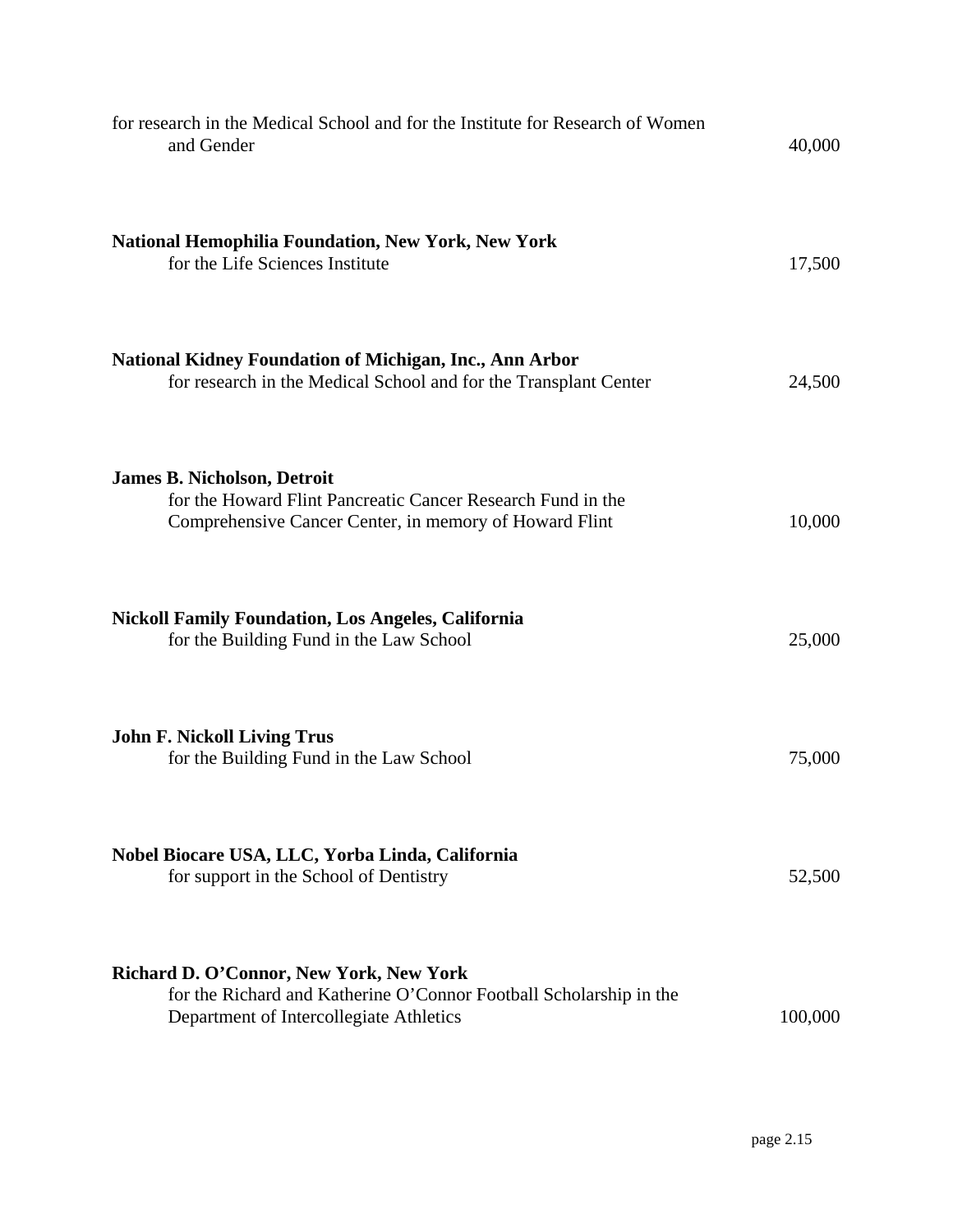| <b>Owens Corning Shared Services Center, Charleston, West Virginia</b><br>for the Associates Program in the Stephen M. Ross School of Business                                                                                                                                                                     | 26,500  |
|--------------------------------------------------------------------------------------------------------------------------------------------------------------------------------------------------------------------------------------------------------------------------------------------------------------------|---------|
| Claude M. Pearson, Tacoma, Washington<br>for the Claude M. Pearson Dean's Discretionary Fund in the Law School                                                                                                                                                                                                     | 20,000  |
| <b>James A. Pemberton Trust</b><br>for the James A. and Marilyn E. Pemberton Scholarship Fund at the<br>University of Michigan-Flint                                                                                                                                                                               | 50,000  |
| <b>Drew Peslar, Birmingham</b><br>for the Howard Flint Pancreatic Cancer Research Fund in the<br>Comprehensive Cancer Center, in memory of Howard Flint                                                                                                                                                            | 10,000  |
| John Pfeifer, Bloomfield Hills<br>for the John R. Pfeifer Collegiate Professorship in Vascular Surgery in the<br><b>Medical School</b>                                                                                                                                                                             | 20,000  |
| Pfizer, Inc., Ann Arbor<br>for the Susan Nucian Pancreatic Research and Patient Care Fund and other<br>support in the Comprehensive Cancer Center, for research and other<br>support in the Medical School, and for the Graduate Student Internship<br>Program in the College of Literature, Science, and the Arts | 103,046 |
| Pharmacia, Princeton, New Jersey<br>for employee matching gifts                                                                                                                                                                                                                                                    | 12,929  |

# **Harry Piper, Estes Park, Colorado**

900 shares of Automatic Data Processing, Inc., common stock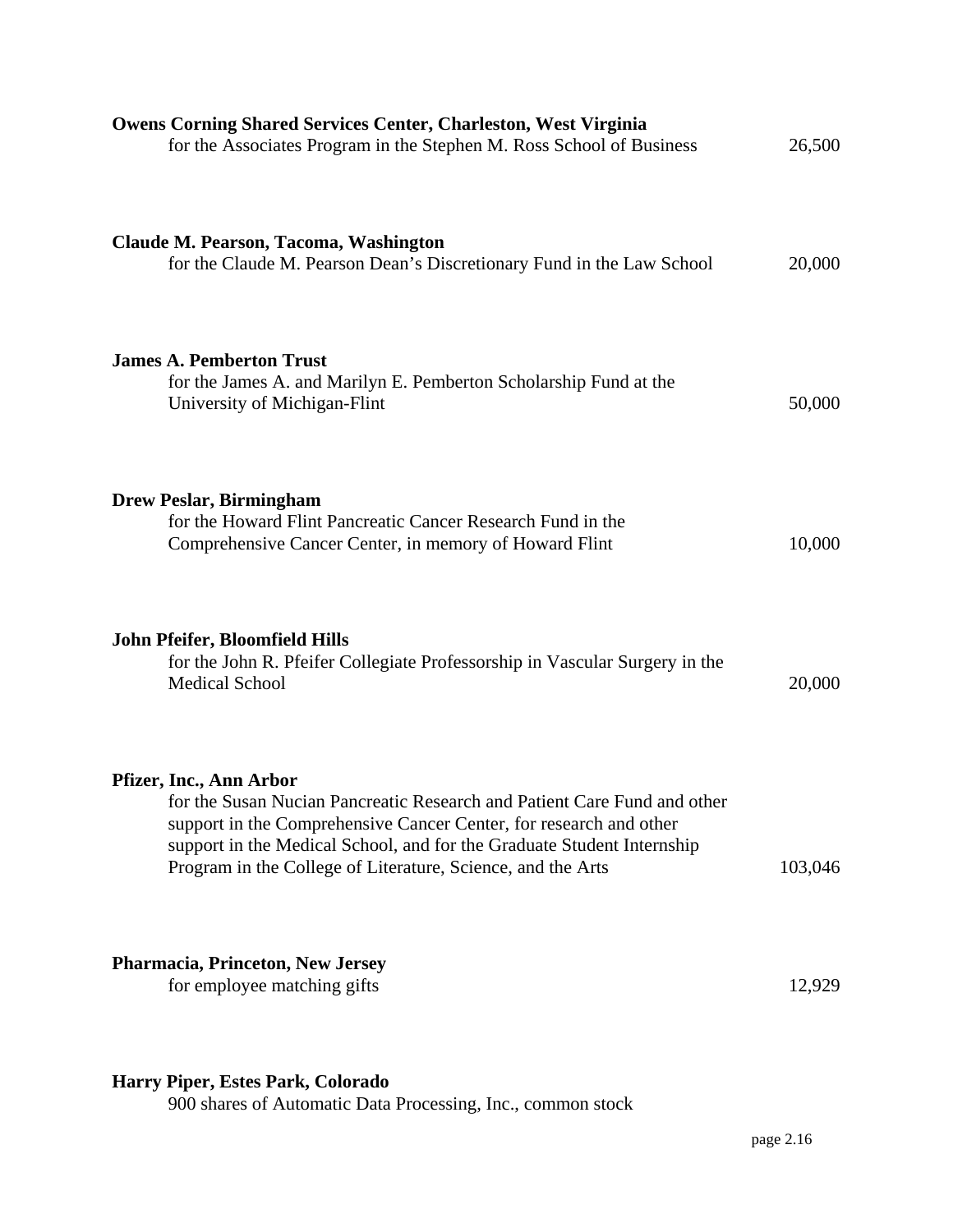| for the Piper SEHS Curriculum Lab Fund at the University of Michigan-Flint                                                                                                                    | 42,062  |
|-----------------------------------------------------------------------------------------------------------------------------------------------------------------------------------------------|---------|
| <b>Thomas S. Porter, Ann Arbor</b><br>7,000 shares of Pixelworks, Inc., common stock<br>for the Thomas Porter & Kathleen Crispell Endowment Fund in the<br>Stephen M. Ross School of Business | 38,815  |
| <b>Laurence A. Price, Bloomfield Hills</b><br>329 shares of Merck & Company common stock<br>for support in the College of Literature, Science, and the Arts                                   | 10,145  |
| <b>ProQuest, Ann Arbor</b><br>for the University Musical Society                                                                                                                              | 20,000  |
| <b>Prostate Cancer Foundation, Santa Monica, California</b><br>for research in the Medical School                                                                                             | 100,000 |
| John J. Rakolta, Bloomfield Hills<br>for the Howard Flint Pancreatic Cancer Research Fund in the<br>Comprehensive Cancer Center, in memory of Howard Flint                                    | 16,250  |
| John O. Robertson, Palm Bay, Florida<br>for the John O. Robertson Charitable Gift Annuity for the ultimate benefit<br>of the Ruth Lobdell Scholarship Fund                                    | 30,000  |
| <b>Ghassan and Manal Saab Foundation, Flint</b><br>for the Ghassan and Manal Saab Scholarship Fund at the University of<br>Michigan-Flint                                                     | 50,000  |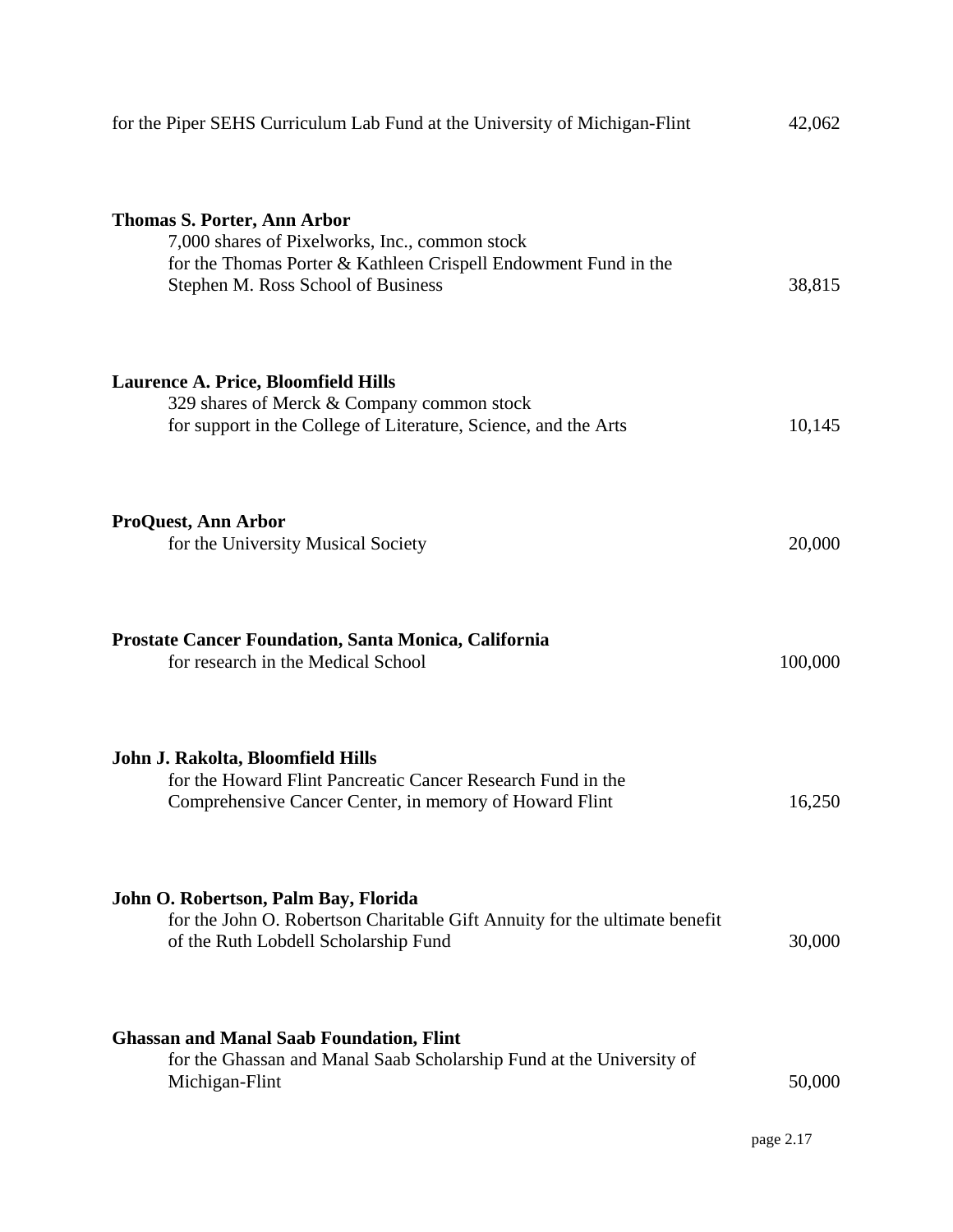| Sandia National Laboratories, Albuquerque, New Mexico<br>for scholarships in the College of Engineering                                  | 25,000 |
|------------------------------------------------------------------------------------------------------------------------------------------|--------|
| <b>Sayre Family Trust</b><br>for the Charles H. Sayre Memorial Scholarship in the College of<br>Engineering                              | 50,000 |
| <b>Herbert L. Seegal Estate</b><br>for support at the University of Michigan                                                             | 50,000 |
| Dorothy A. Servis, Missoula, Montana<br>275 shares of Equitable Resources, Inc., common stock<br>for the Building Fund in the Law School | 10,278 |
| Edwin J. and Ruth M. Shoemaker Foundation, Chicago, Illinois<br>for the Transplant Center                                                | 15,000 |
| Herbert E. Sloan, Ann Arbor<br>for the Helen and Marvin M. Kirsh Professorship in the Medical School                                     | 10,000 |
| <b>J. Barry Sloat Revocable Living Trust</b><br>for support in the School of Music and for the University Musical Society                | 20,000 |
| A. J. Smith Estate<br>for the Global REACH Medical Student Exchange Fund in the Medical<br>School                                        | 47,734 |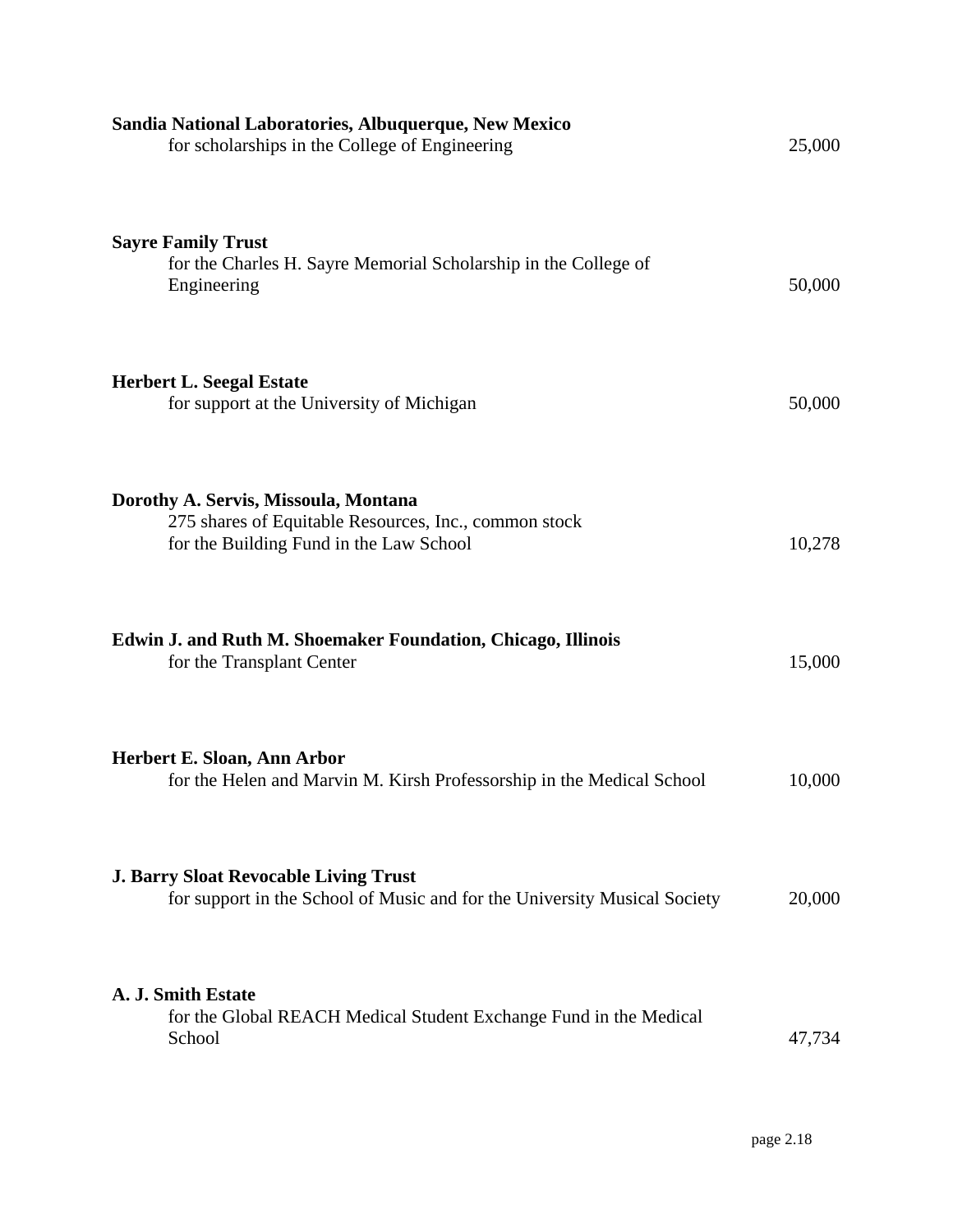| <b>Spencer Foundation, Chicago, Illinois</b><br>for research in the Institute for Social Research                                                                                                                                                               | 50,000  |
|-----------------------------------------------------------------------------------------------------------------------------------------------------------------------------------------------------------------------------------------------------------------|---------|
| Gary and Susan Staub Fund of the Community Foundation for Southeast<br>Michigan, Detroit<br>for the C. S. Mott Children's Hospital Construction Project Fund                                                                                                    | 10,000  |
| <b>James Stengel, New York, New York</b><br>for support in the Law School                                                                                                                                                                                       | 15,000  |
| Irving Stenn, Jr., Chicago, Illinois<br>for support in the Law School                                                                                                                                                                                           | 50,000  |
| <b>David W. Stewart Estate</b><br>for support in the College of Literature, Science, and the Arts                                                                                                                                                               | 158,392 |
| <b>Nancy Sweet, Ann Arbor</b><br>for the Jane Woodley Bowler Sweet Memorial Scholarship in the School<br>of Nursing, in memory of Jane Woodley Bowler Sweet and for support in<br>the University Hospitals                                                      | 100,050 |
| <b>Robert S. Taubman, Bloomfield Hills</b><br>for the Howard Flint Pancreatic Cancer Research Fund in the<br>Comprehensive Cancer Center, in memory of Howard Flint and for Near<br>Eastern Studies Support in the College of Literature, Science, and the Arts | 17,250  |
| TDS Metrocom, Inc., Madison, Wisconsin<br>for WFUM and WUOM                                                                                                                                                                                                     | 10,900  |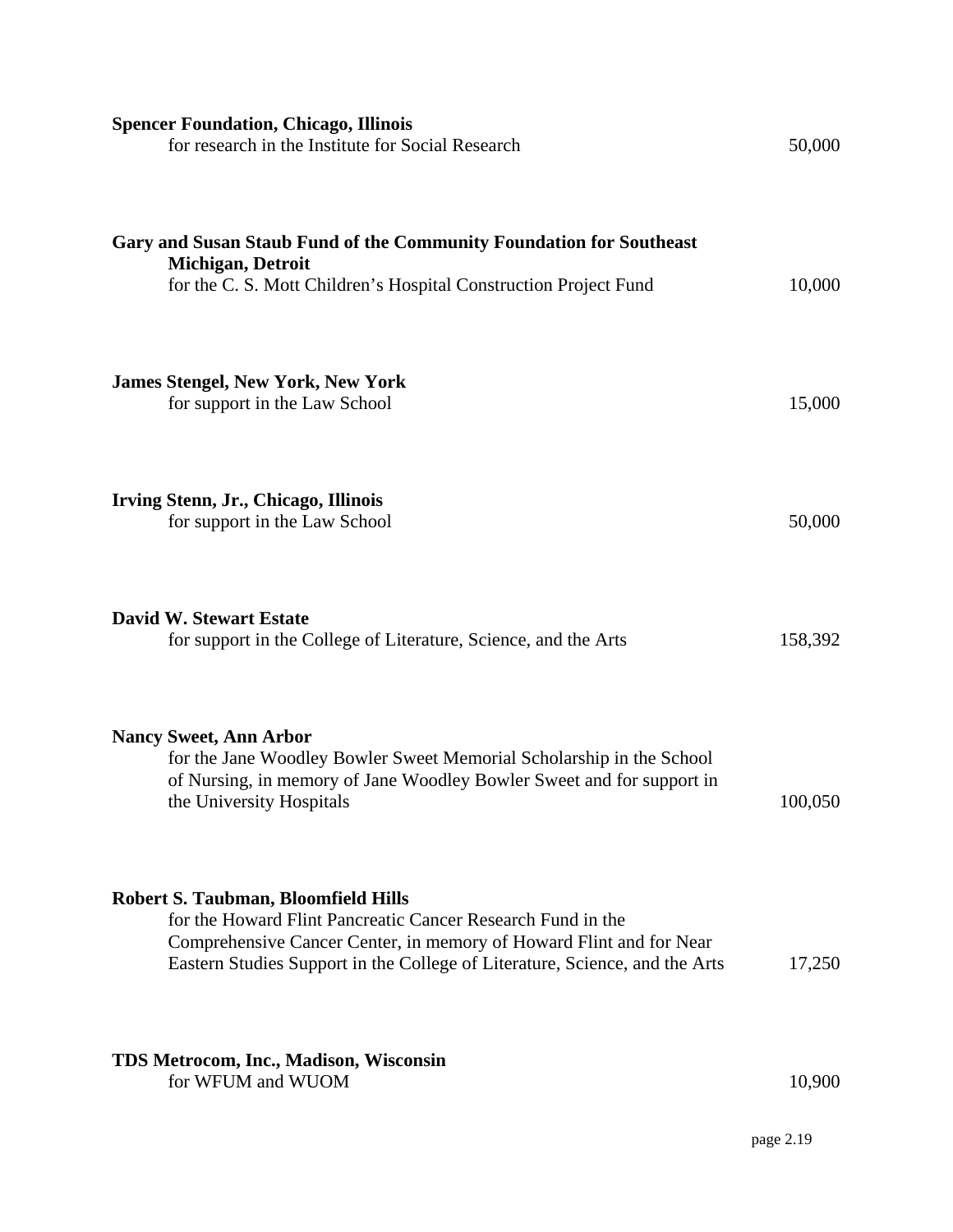| G. Leonard Teitelbaum, Holmdel, New Jersey                                                                                                                     |         |
|----------------------------------------------------------------------------------------------------------------------------------------------------------------|---------|
| 2,200 shares of Merrill Lynch & Company, Inc., common stock<br>for the Howard S. Teitelbaum Endowment Fund in the Stephen M. Ross<br><b>School of Business</b> | 146,498 |
|                                                                                                                                                                |         |
| Donald G. Therasse, Zionsville, Indiana                                                                                                                        |         |
| 300 shares of Eli Lilly & Company common stock for the Donald and<br>Patricia Therasse Scholarship Fund in the College of Pharmacy                             | 15,152  |
| <b>Margaret D. Thurber Estate</b>                                                                                                                              |         |
| for undergraduate student aid                                                                                                                                  | 12,500  |
| S. Sam Tootalian, West Bloomfield                                                                                                                              |         |
| 2,500 shares of Esco Technologies, Inc., common stock<br>for the Dr. Jakubowiak Multiple Myeloma Fund in the Medical School                                    | 102,375 |
| <b>Traverse City University of Michigan Alumni Club, Traverse City</b>                                                                                         |         |
| for the Traverse City University of Michigan Club Award Fund                                                                                                   | 10,664  |
| <b>Mary L. Quaife Tuttle Trust</b><br>for support in the College of Literature, Science, and the Arts                                                          | 100,000 |
|                                                                                                                                                                |         |
| <b>United Pediatric Society, Ann Arbor</b><br>for the United Pediatric Society Scholarship Fund in the Medical School                                          | 10,000  |
|                                                                                                                                                                |         |
| Harold and Grace Upjohn Foundation, Kalamazoo<br>for WUOM                                                                                                      | 25,000  |
|                                                                                                                                                                |         |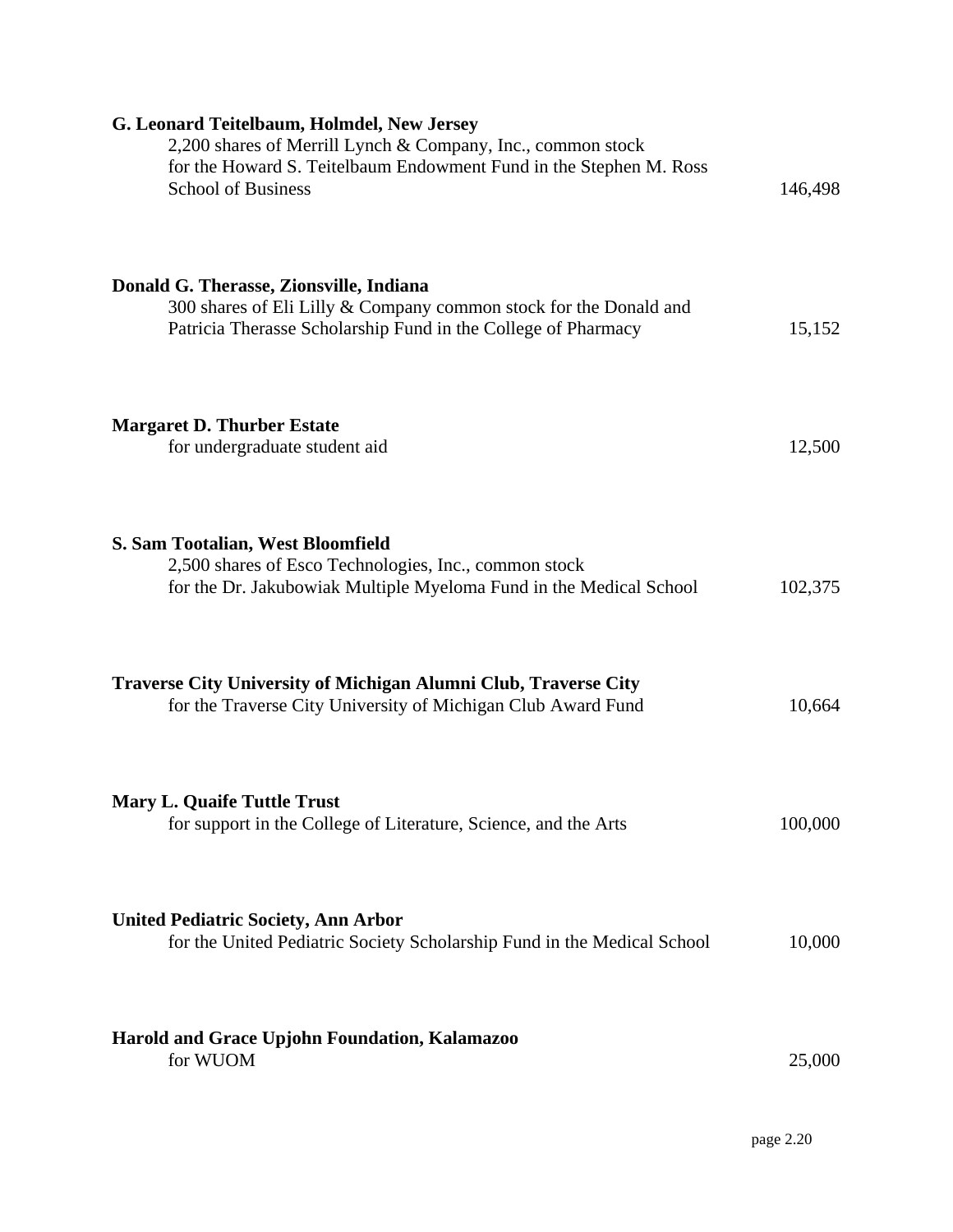| Marcella L. Van Dalen, Oakland, California<br>for support in the School of Education                                                                                                                                                                           | 10,000    |
|----------------------------------------------------------------------------------------------------------------------------------------------------------------------------------------------------------------------------------------------------------------|-----------|
| Edward H. Wahtera, Breckenridge, Colorado<br>for scholarships and other support in the Department of Intercollegiate<br>Athletics, the College of Engineering, the Stephen M. Ross School of<br>Business, and the College of Literature, Science, and the Arts | 15,000    |
| Marcus B. Waller, Chapel Hill, North Carolina<br>for the Patricia F. Waller Scholarship Fund                                                                                                                                                                   | 25,000    |
| <b>George E. Wantz Estate</b><br>for the George E. Wantz, M.D. Professorship in the History of Medicine<br>in the Medical School                                                                                                                               | 2,000,000 |
| Gail and Lois Warden Fund of the Community Foundation of Southeast<br>Michigan, Detroit<br>for the John R. Griffith Leadership Center in the School of Public Health                                                                                           | 15,000    |
| Walter J. Weber, Jr., Ann Arbor<br>for the Walter J. Weber, Jr. Professorship in the College of Engineering                                                                                                                                                    | 125,847   |
| <b>Wege Foundation, Chicago, Illinios</b><br>for the CSS Wege Environmental Educational Program in the School of<br><b>Natural Resources and Environment</b>                                                                                                   | 25,000    |
| Alta M. West Trust<br>for mathematics support in the College of Literature, Science, and the Arts                                                                                                                                                              | 41,278    |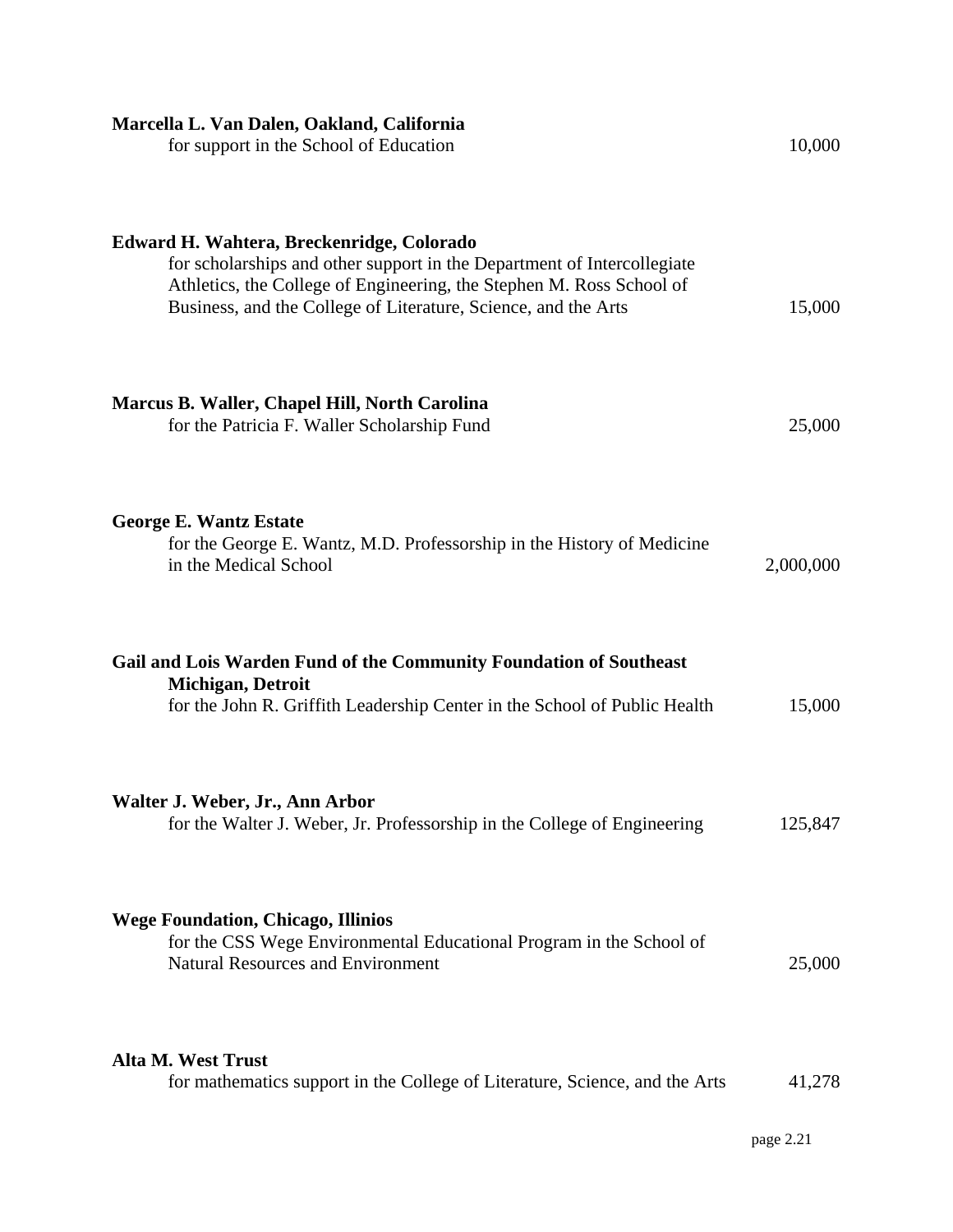| <b>Whitney Fund, Detroit</b><br>for the University Musical Society                                                                                                                                                                                                                                                                                                                        | 27,750    |        |
|-------------------------------------------------------------------------------------------------------------------------------------------------------------------------------------------------------------------------------------------------------------------------------------------------------------------------------------------------------------------------------------------|-----------|--------|
| <b>Wolf Family Foundation, Cleveland, Ohio</b><br>for the MBA Domestic Corps Fund and student aid in the Stephen M.<br><b>Ross School of Business</b>                                                                                                                                                                                                                                     | 25,000    |        |
| Yamatake Corporation, Fujisawa-shi, Japan<br>for research in the College of Engineering                                                                                                                                                                                                                                                                                                   | 27,990    |        |
| S. K. Yee Foundation, New York, New York<br>for the S.K. Yee Law Scholarship in the Law School                                                                                                                                                                                                                                                                                            | 50,000    |        |
| <b>Zatkoff Family Foundation, Farmington Hills</b><br>for scholarships in the Department of Intercollegiate Athletics                                                                                                                                                                                                                                                                     |           | 30,000 |
| <b>Frank K. Zinn, Grosse Pointe Farms</b><br>1,335 units of mutual funds for the Building Fund and other support in the<br>Law School                                                                                                                                                                                                                                                     | 19,175    |        |
| Additional gifts ranging from \$5,000 to \$9,999 were received from the following donors:                                                                                                                                                                                                                                                                                                 |           |        |
| Rebecca Adams-Nestor, Saratoga, California<br><b>Anonymous Donor</b><br>Arthur P. Bartholomew, Jr., Ocean Ridge, Florida<br>John C. Austin, Ann Arbor<br>Laurence H. Baker, Ann Arbor<br>Jonathan A. Barney, Newport Beach, California<br><b>Terrence M. Belton, Wilmette, Illinois</b><br><b>Berman Private Foundation, Southfield</b><br><b>Susan V. Berresford, New York, New York</b> |           |        |
|                                                                                                                                                                                                                                                                                                                                                                                           | page 2.22 |        |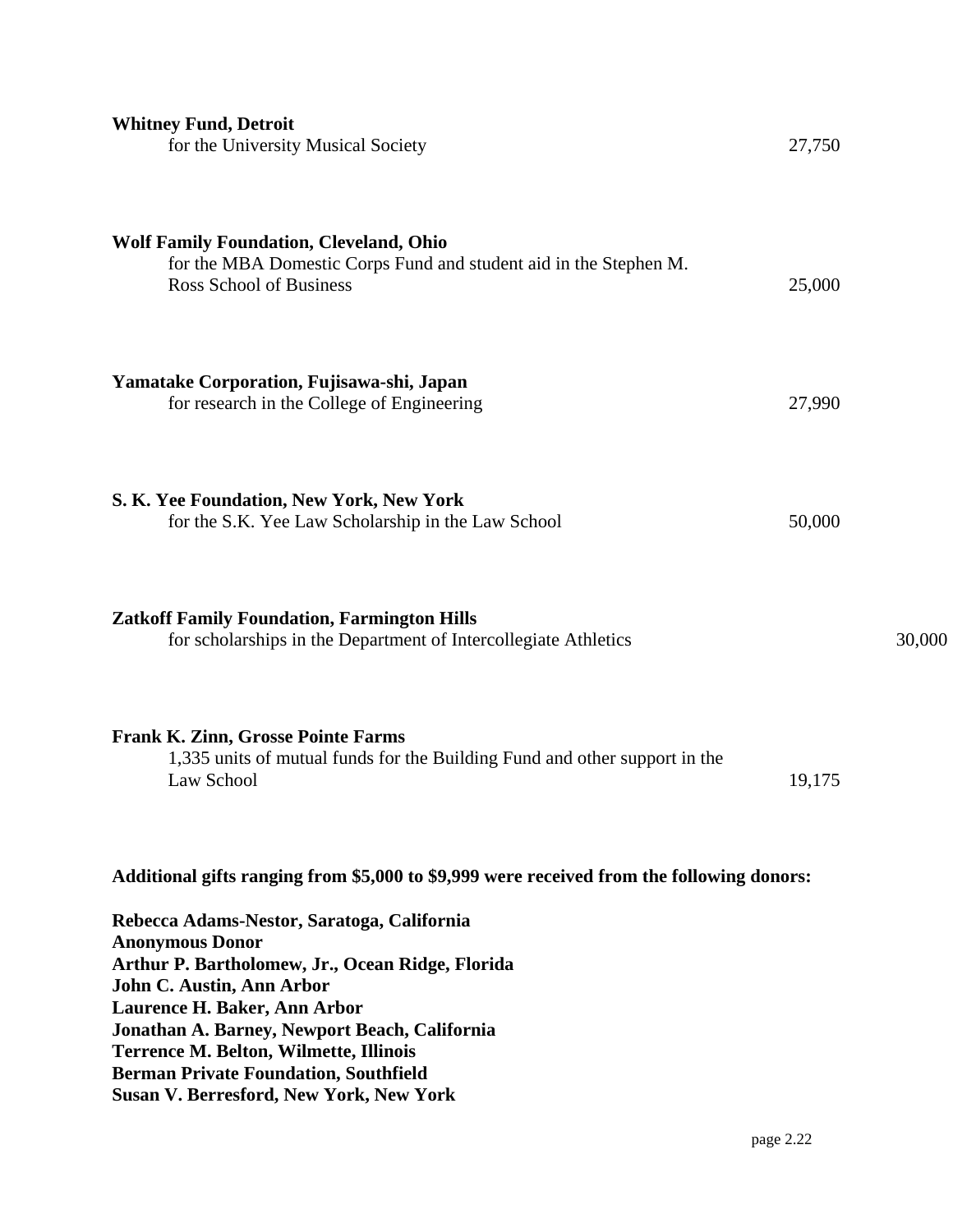**Betmar Charitable Foundation, Farmington Hills Birmingham University of Michigan Alumnae Club, Bloomfield Hills Michael Bisson, Novi R. H. Bluestein & Company, Birmingham Rebecca Anne Boylan, Ann Arbor Bush Seyferth Kethledge & Paige PLLC, Troy Cairn Foundation, Ann Arbor Brand Canale, Ann Arbor Thomas B. Case, Olympia Fields, Illinois Jerome V. Ciullo, Bloomfield Hills Convergys Corporation, Cincinnati, Ohio Ronnie M. Cresswell, Palm Desert, California Richard E. Czarnecki, Dearborn Heights Dekers Blue Line Club, Ann Arbor Deloitte & Touche Consulting Group, Hermitage, Tennessee Detmar Corporation, Detroit Raymond H. Dresser, Jr., Sturgis Dyson Foundation, Millbrook, New York Jonathan B. Eager, Piedmont, California John M. Ellenwood, Waterford Alfred J. Fisher, Grosse Pointe Farms John M. Forelle, Millerton, New York Barbara A. Foss, Flora, Illinois Stanley and Judith Frankel Family Foundation, Troy General Motors Foundation, Detroit Daniel W. Gerber, Battle Creek Jonne Gilbert Trust Goellner Family Trust Malcolm D. Graham, Atlanta, Georgia Grand Rapids Art Museum, Grand Rapids Gyrus Medical, Inc., Maple Grove, Minnesota Mary K. Haben, Glenview, Illinois William J. Halliday, Jr., Grand Rapids Paul Hamburger, Potomac, Maryland HarleyEllis, Southfield H. Donald Hawkins, Dayton, Ohio John Randolph Haynes and Dora Haynes Foundation, Los Angeles, California HCR Manor Care, Canton Hewlett Packard, Colorado Springs, Colorado Hodges Imported Cars, Inc., Ferndale Ichikoh Industries Ldt, Isehara City, Japan J.P. Morgan Chase Foundation, New York, New York John Wiley & Sons, Inc., Hoboken, New Jersey Johnson & Johnson Family of Companies, Skillman, New Jersey John F. Joity, Houston, Texas E. J. Justema, Jr., Hinsdale, Illinois**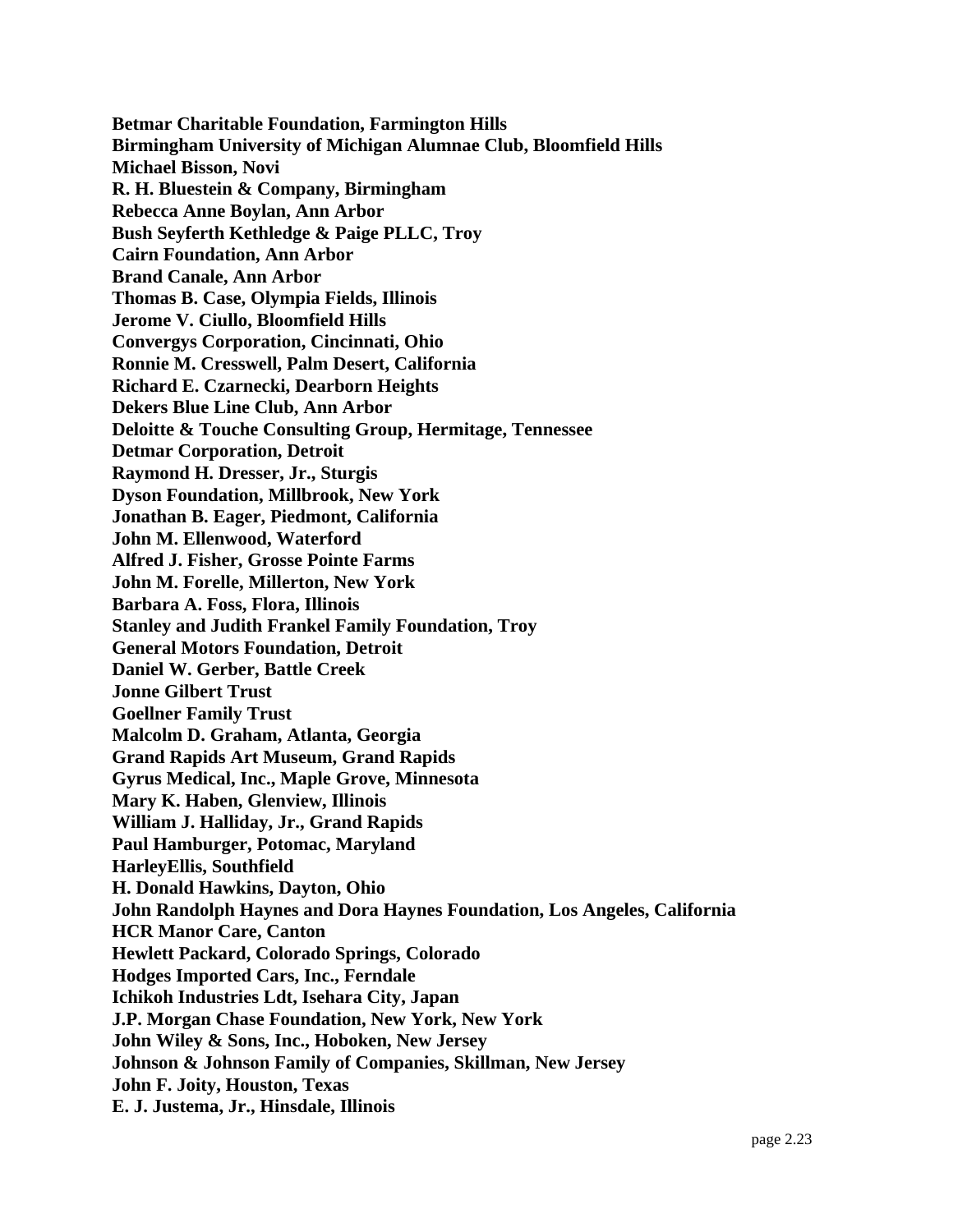**Jim Kamman, Laguna Hills, California Robert A. Katcher, Vienna, Virginia Eugene E. Kenaga, Midland Joseph M. Kortenhof, Saint Louis, Missouri Joseph A. Lahorra, Beachwood, Ohio Edward G. Larsen, Sam Rayburn, Texas Terry S. Latanich, Asheville, North Carolina Joseph T. A. and Elsie Choy Lee Fund of the Fidelity Investments Charitable Gift Fund, Boston, Massachusetts Ann M. Lipinski, Chicago, Illinois Lockheed Martin Missiles and Space, Sunnyvale, California Robert P. Luciano, Madison, New Jersey Bob and Jan Lyons Family Foundation, Dexter Marsh & McLennan Companies, Inc., New York, New York Martha E. McClatchey, Ann Arbor Stephen J. McClatchey, Ann Arbor Suki A. McClatchey, Evanston, Illinois John W. McCullough, Chicago, Illinois McGraw Foundation, Northbrook, Illinois Michael Flora & Associates, Inc., Troy Leonard G. Miller, Williamsburg, Virginia Miller, Canfield, Paddock and Stone PLC, Detroit Thomas J. Miskovsky, Tacoma, Washington Monroe-Brown Foundation, Portage Katta G. Murty, Ann Arbor Muth Company LLC, Sheboygan, Wisconsin Northrop Grumman Electronic Sensors & Systems Division, Baltimore, Maryland Northrop Grumman Space & Mission Systems Corporation, Redondo Beach, California Lewis J. Paper, Potomac, Maryland Pfizer Foundation, Princeton, New Jersey Metodi C. Pogoncheff, Lansing Philip H. Power, Ann Arbor Primal Chic, Inc., Lansing PTC, Needham, Massachusetts Rudolph E. Reichert, Ann Arbor David J. Rice, Port Charlotte, Florida Bernard Rinella Family Charitable Fund of the U.S. Fund of the Charitable Gift Trust, Wilmington, Delaware Robert J. Rock, Birmingham Barry E. Safir, West Bloomfield Zachary E. Savas, Bloomfield John F. Schaefer, Birmingham Richard O. Schaum, Birmingham Thomas C. Scott, Evanston, Illinois Thomas C. Shumaker, Grosse Pointe Siemens Automotive Corporation, Auburn Hills**